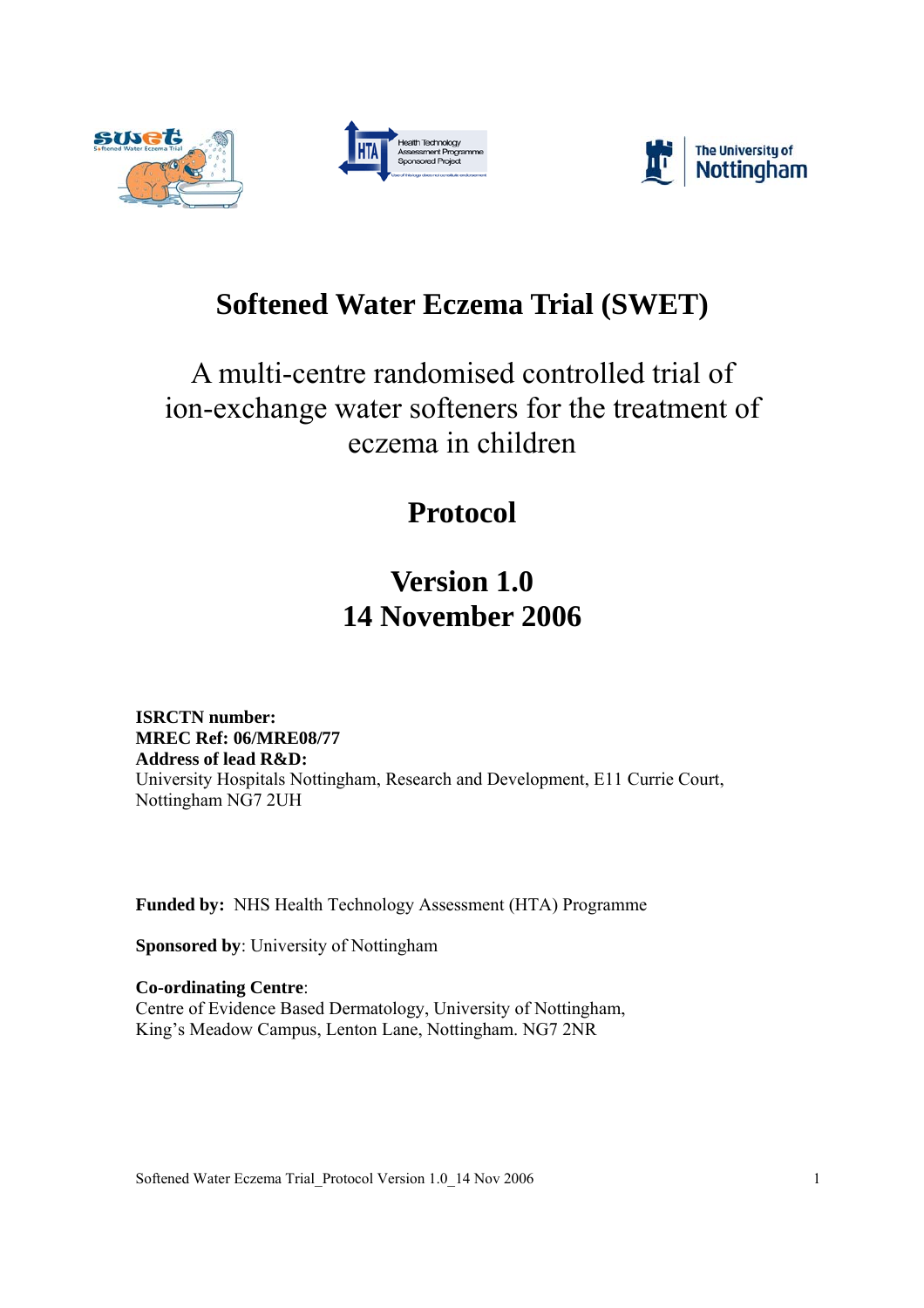### **CONTENTS**

| 23 |
|----|
|    |
|    |
|    |
|    |

Softened Water Eczema Trial\_Protocol Version 1.0\_14 Nov 2006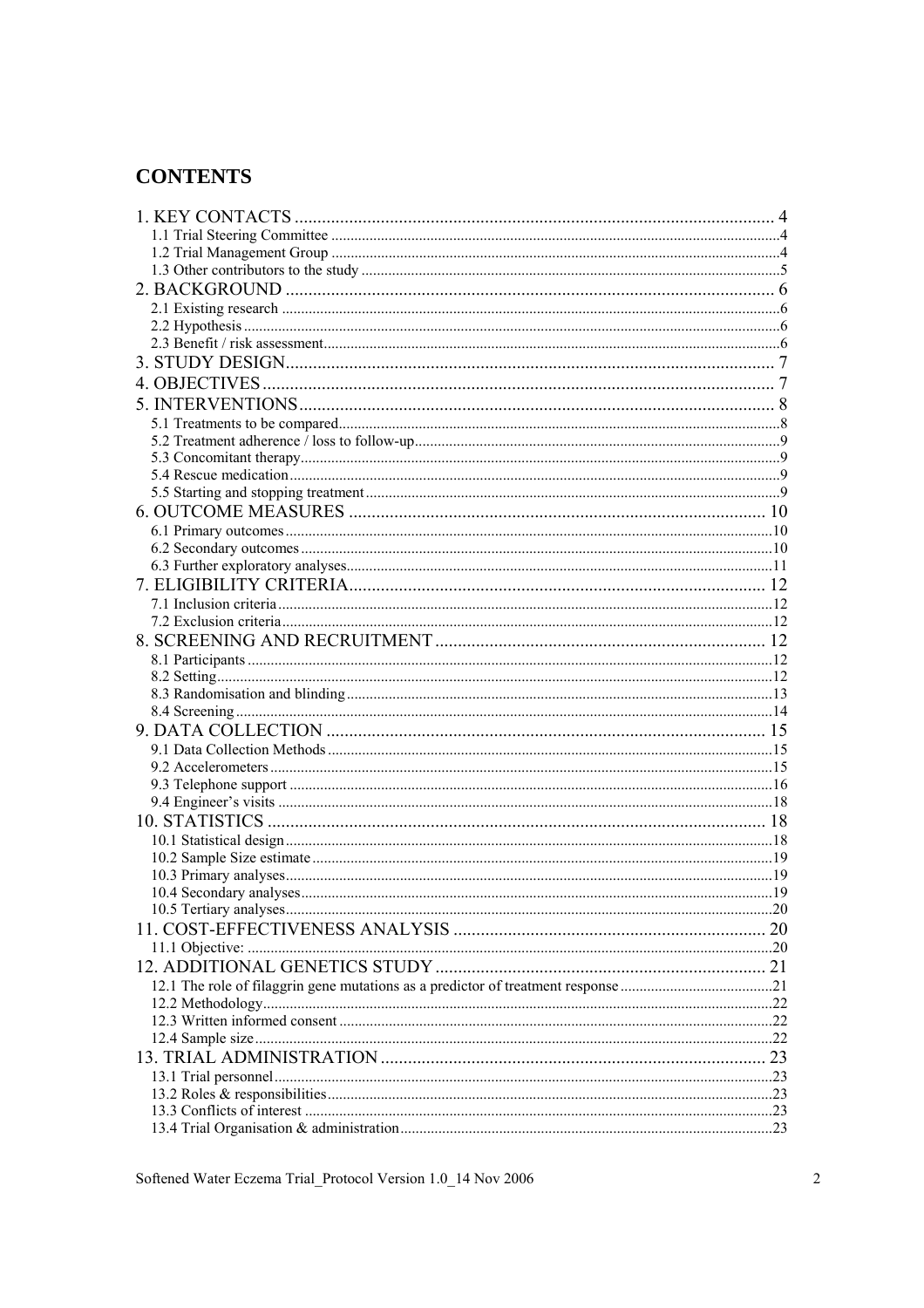| .24           |
|---------------|
|               |
| 25            |
|               |
|               |
| . 25          |
| 25            |
|               |
|               |
|               |
| <sup>26</sup> |
|               |
|               |
| 32            |

## **Abbreviations**

| <b>GCP</b>    | <b>Good Clinical Practice</b>                        |
|---------------|------------------------------------------------------|
| <b>CI</b>     | Chief Investigator                                   |
| <b>COREC</b>  | <b>Central Office for Research Ethics Committees</b> |
| <b>CRF</b>    | Case Report Form                                     |
| <b>CTSU</b>   | <b>Clinical Trials Support Unit</b>                  |
| <b>DFI</b>    | Dermatitis Family Impact (questionnaire)             |
| Eczema        | Atopic Eczema                                        |
| $EQ-5D$       | EuroQol 5 dimension (Quality of Life instrument)     |
| <b>HTA</b>    | <b>Health Technology Assessment</b>                  |
| <b>ITT</b>    | Intention to Treat                                   |
| <b>MREC</b>   | Multi-centre Research Ethics Committee               |
| <b>MHRA</b>   | Medicines & Healthcare Products Regulatory Agency    |
| PI            | Principal Investigator                               |
| <b>POEM</b>   | Patient-Oriented Eczema Measure                      |
| <b>SASSAD</b> | Six Area Six Signs Atopic Dermatitis Scale           |
| <b>SOP</b>    | <b>Standard Operating Procedure</b>                  |
| <b>TCW</b>    | <b>Totally Controlled Weeks</b>                      |
| <b>TMG</b>    | <b>Trial Management Group</b>                        |
| <b>TSC</b>    | <b>Trial Steering Committee</b>                      |
| <b>WCW</b>    | Well Controlled Weeks                                |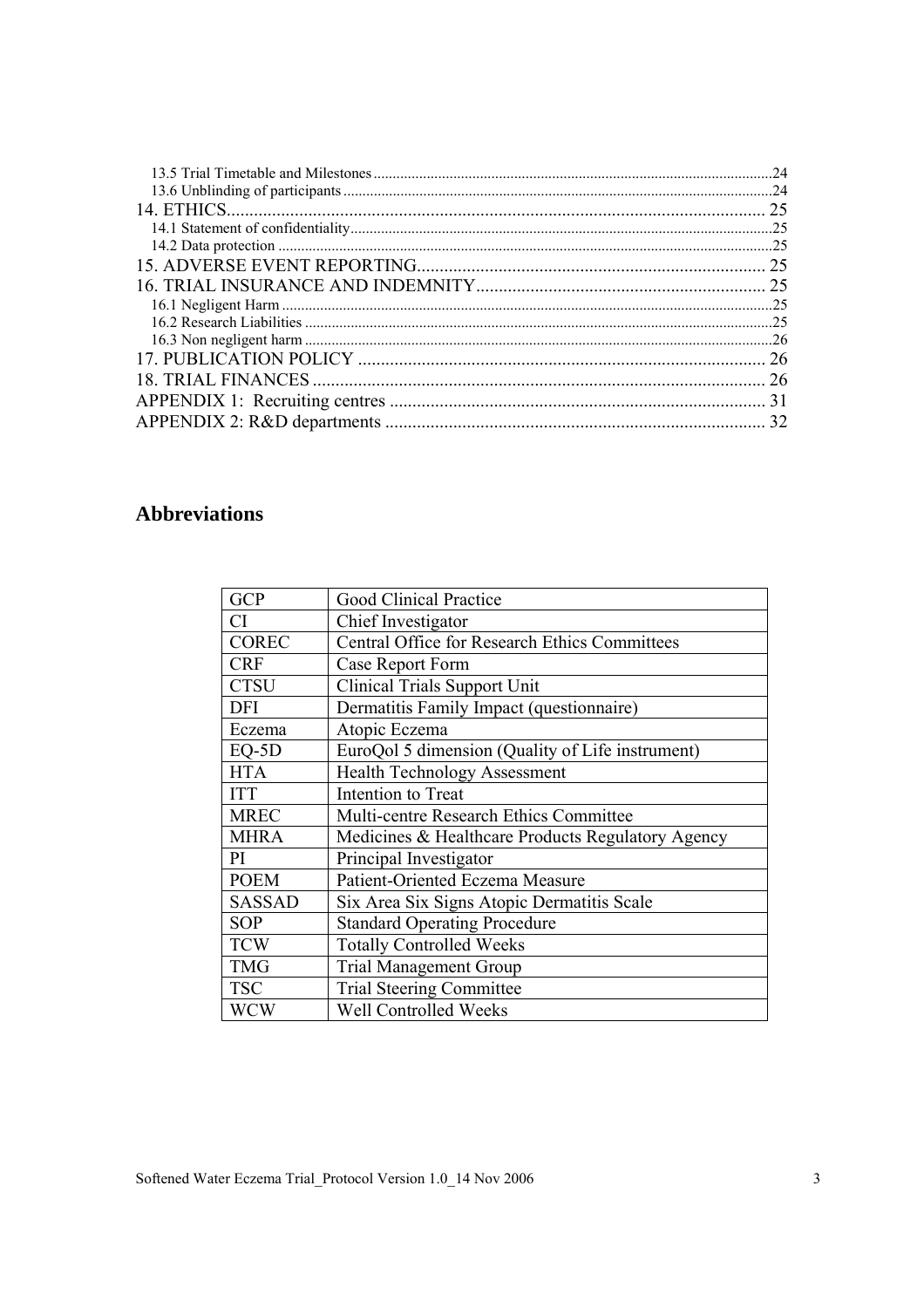## **1. KEY CONTACTS**

### **1.1 Trial Steering Committee**

| Name & Address                                 | Tel           | E-mail                               |
|------------------------------------------------|---------------|--------------------------------------|
| Dr David Paige (TSC Chair)                     | 0207 377 7383 | David.paige@bartsandthelondon.nhs.uk |
| <b>Consultant Dermatologist</b>                |               |                                      |
| The Royal London Hospital, London              |               |                                      |
| Prof Hywel Williams (Chief Investigator)       | 0115 823 1047 | Hywel.williams@nottingham.ac.uk      |
| <b>Consultant Dermatologist</b>                |               |                                      |
| Centre of Evidence Based Dermatology           |               |                                      |
| University of Nottingham                       |               |                                      |
| Dr Ian Pollock (Principal Investigator)        | 0208 375 1900 | Ian.pollock@bcf.nhs.uk               |
| Consultant Paediatrician                       |               |                                      |
| Barnet & Chase Farm Hospital, London           |               |                                      |
| Mr David Potter (Consumer representative)      | 01795 473302  | dpotter@borlane.freeserve.co.uk      |
| Research Biochemist (retired)                  |               |                                      |
| Prof Andrew Nunn (Statistician)                | 0207 670 4703 | Andrew.nunn@ctu.mrc.ac.uk            |
| MRC Clinical Trials Unit, London               |               |                                      |
| Dr Nerys Roberts (TSC Deputy Chair)            | 0208 746 5293 | n.roberts@doctors.net.uk             |
| <b>Consultant Dermatologist</b>                |               |                                      |
| Chelsea & Westminster Hospital, London         |               |                                      |
| Dr Ian Pallett (Water Industry Representative) | 0207 957 4554 | Ian.pallett@britishwater.co.uk       |
| British Water, London                          |               |                                      |
| Dr Karin Koller (Trial Manager)                | 0115 846 8623 | Karin.koller@nottingham.ac.uk        |
| Centre of Evidence Based Dermatology           |               |                                      |
| University of Nottingham                       |               |                                      |

### **1.2 Trial Management Group**

| Name & Address                                       | Tel           | E-mail                            |
|------------------------------------------------------|---------------|-----------------------------------|
| Prof Hywel Williams (Chief Investigator)             | 0115 826 1047 | Hywel.williams@nottingham.ac.uk   |
| <b>Consultant Dermatologist</b>                      |               |                                   |
| Centre of Evidence Based Dermatology                 |               |                                   |
| University of Nottingham                             |               |                                   |
| Dr Kim Thomas (Lead applicant)                       | 0115 846 8632 | Kim.thomas@nottingham.ac.uk       |
| Deputy Director, Centre of Evidence Based            |               |                                   |
| Dermatology, University of Nottingham                |               |                                   |
| Dr Sarah Meredith                                    | 0207 670 4700 | sarah.meredith@ctu.mrc.ac.uk      |
| Senior Clinical Epidemiologist                       |               |                                   |
| MRC Clinical Trials Unit, London                     |               |                                   |
| Professor Andrew Nunn                                | 0207 670 4703 | andrew.nunn@ctu.mrc.ac.uk         |
| Associate Director, MRC Clinical Trials Unit, London |               |                                   |
| Dr Ian Pollock (Principal Investigator)              | 0208 375 1900 | $ian_{.}pollock@bcf_{.}nhsuk$     |
| Consultant Paediatrician                             |               |                                   |
| Barnet & Chase Farm Hospital, London                 |               |                                   |
| Dr Nigel Burrows (Principal Investigator)            | 01223 216 501 | nigel.burrows@addenbrookes.nhs.uk |
| <b>Consultant Dermatologist</b>                      |               |                                   |
| Addenbrookes Hospital, Cambridge                     |               |                                   |

Softened Water Eczema Trial\_Protocol Version 1.0\_14 Nov 2006 4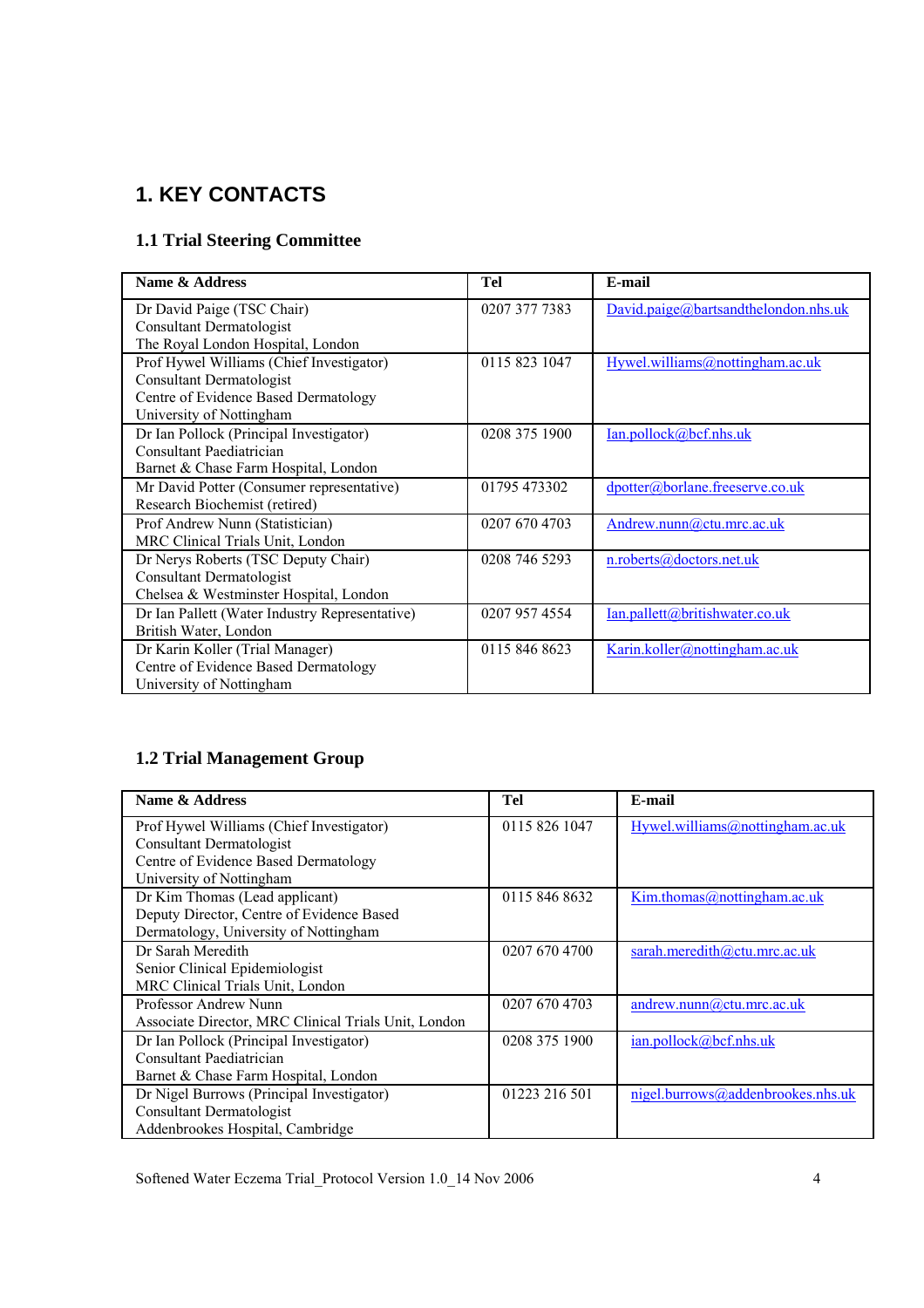| Dr Tara Dean (Principal Investigator)                  | 023 9284 4405 | $\frac{\tan \theta}{\tan \theta}$ port.ac.uk |
|--------------------------------------------------------|---------------|----------------------------------------------|
| Reader in Epidemiology/Deputy Director of Asthma &     |               |                                              |
| <b>Allergy Research Centre</b>                         |               |                                              |
| St Mary's Hospital, Isle of Wight                      |               |                                              |
| Dr Tracey Sach                                         | 01158466908   | Tracey.sach@nottingham.ac.uk                 |
| Health Economist, University of Nottingham             |               |                                              |
| Mr Grant Audemard (Water Softener Industry             | 01489 566970  | gaudemard@kinetico.co.uk                     |
| representative)                                        |               |                                              |
| Kinetico UK Ltd, Park Gate, Hampshire                  |               |                                              |
| Mr Tony Frost (Water Softener Industry representative) | 01952 691219  | Tony.frost@aquafocus.co.uk                   |
| Aqua Focus Ltd, Newport, Shropshire                    |               |                                              |
| Dr Karin Koller (Trial Manager)                        | 0115 846 8623 | Karin.koller@nottingham.ac.uk                |
| Centre of Evidence Based Dermatology                   |               |                                              |
| University of Nottingham                               |               |                                              |
| Mrs Jane Grundy (Research Nurse)                       | 023 9284 4405 | Jane.grundy@iow.nhs.uk                       |
| St Mary's Hospital, Isle of Wight                      |               |                                              |
| Mrs Teresa Gregory (Research Nurse)                    | 0208 375 1900 | theresa.gregory@bcf.nhs.uk                   |
| Barnet & Chase Farm Hospital, London                   |               |                                              |
| Research Nurse (Cambridge) – to be appointed           |               |                                              |
| Research nurse (Nottingham) – to be appointed          |               |                                              |
| Water Engineer (Nottingham) – to be appointed          |               |                                              |
| Water Engineer (London) – to be appointed              |               |                                              |
| Water Engineer (Cambridge) – to be appointed           |               |                                              |
| Water Engineer $(IoW)$ – to be appointed               |               |                                              |

### **1.3 Other contributors to the study**

| Mr Paul Cartledge                    | 0115 951 5679     | Paul.cartledge@nottingham.ac.uk  |
|--------------------------------------|-------------------|----------------------------------|
| Head of Research Grants & Contracts, |                   |                                  |
| University of Nottingham             |                   |                                  |
| Dr Alan Irvine,                      | $+353$ 1 428 2532 | alan.irvine@olhsc.ie             |
| Consultant Paediatric Dermatologist, |                   |                                  |
| Our Lady's Hospital, Crumlin, Dublin |                   |                                  |
| Mr Par Khosa                         | 0115 951 5792     | Par.khosa@nottingham.ac.uk       |
| Finance Department                   |                   |                                  |
| University of Nottingham             |                   |                                  |
| Mr Stephen Lemon                     | 023 8059 5616     | S.P.Lemon@soton.ac.uk            |
| Monitoring Manager                   |                   |                                  |
| <b>Health Technology Assessment</b>  |                   |                                  |
| Southampton                          |                   |                                  |
| Professor W.H.Irwin McLean           | 01382 425618      | w.h.i.mclean@dundee.ac.uk        |
| Professor of Human Genetics          |                   |                                  |
| University of Dundee                 |                   |                                  |
| Professor Mark Sculpher              | 01904 321401      | Mjs23@york.ac.uk                 |
| Professor of Health Economics        |                   |                                  |
| University of York                   |                   |                                  |
| Mr Daniel Simpkins                   | 0115 823 0508     | Daniel.simpkins@nottingham.ac.uk |
| Data Manager,                        |                   |                                  |
| University of Nottingham CTSU        |                   |                                  |
| Dr Chris Weaver                      | 0115 823 0527     | Chris.weaver@nottingham.ac.uk    |
| Senior Trials Manager                |                   |                                  |
| University of Nottingham CTSU        |                   |                                  |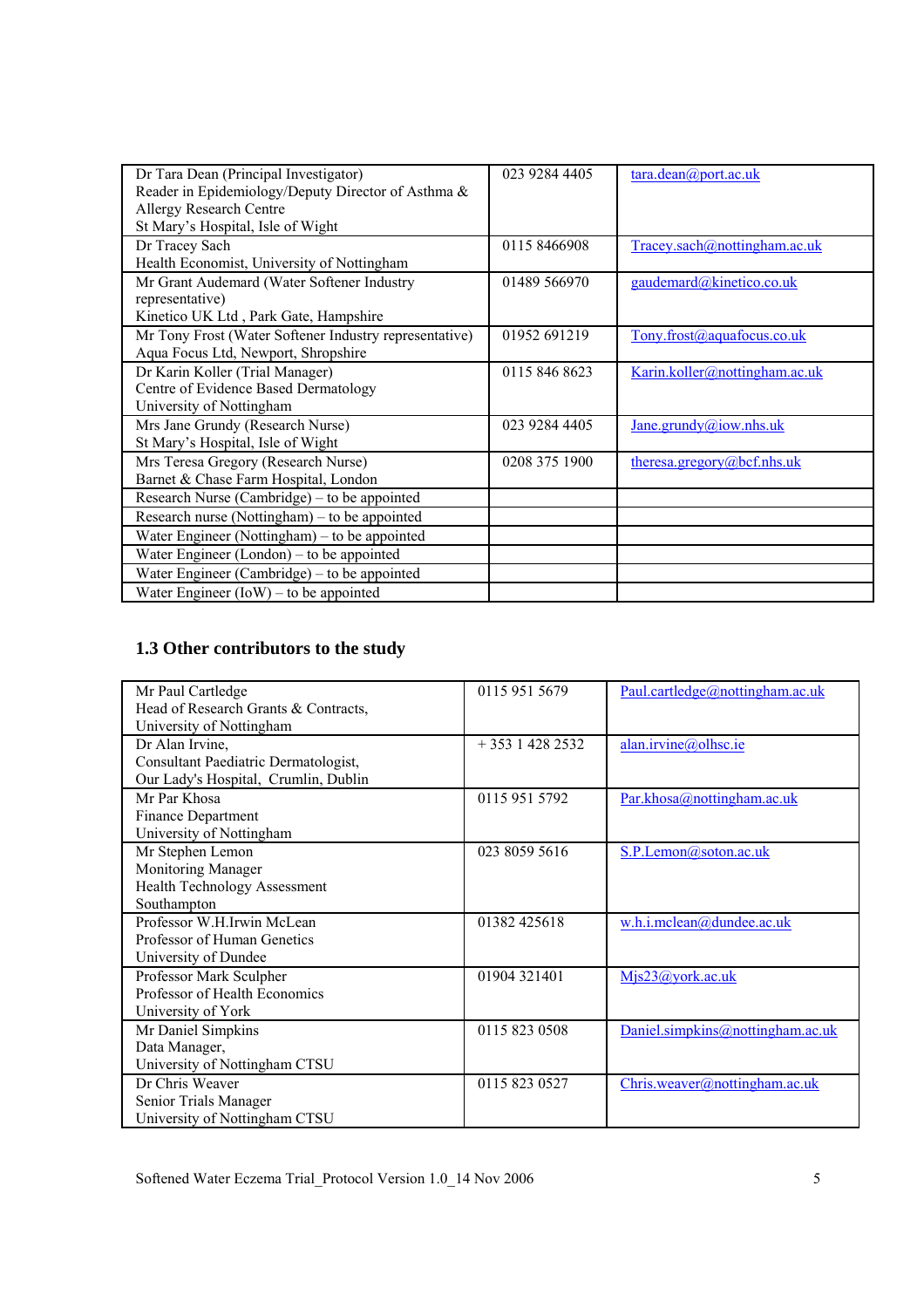# **2. BACKGROUND**

### **2.1 Existing research**

The NHS Health Technology Assessment (HTA) systematic review of atopic eczema treatments included a chapter on the evidence base for non-pharmacological interventions<sup>1</sup>. This failed to identify any trials evaluating the use of water softeners for patients with atopic eczema. The only trials of possible relevance were an inconclusive trial looking at the benefits of salt baths, and another that examined the use of biological versus non-biological washing powders. This search was updated in 2006 and no new references were found.

There is epidemiological evidence linking increasing water hardness with increasing atopic eczema prevalence. This was first demonstrated by the current research team in an ecological study published in *The Lancet* of 4141 randomly selected primary school children in the Nottingham area<sup>2</sup>. The 1-year period prevalence of eczema was 17.3% in the hardest water category and 12.0% in the lowest (odds ratio of 1.54, 1.19-1.99 after adjustment for confounders). Similar results have recently been found in Japan<sup>3</sup>.

If the above associations are true, a number of plausible mechanisms can be forwarded to suggest why hard water could exacerbate eczema. Perhaps the most likely explanation is increased soap usage in hard water areas; the deposits of which can cause skin irritation in eczema sufferers. A direct chemical irritant effect from calcium and magnesium salts is also possible, or an indirect effect of enhanced allergen penetration from skin barrier disruption.

### **2.2 Hypothesis**

- That the installation of an ion-exchange water softener will help to relieve the symptoms of eczema in children with moderate to severe eczema.
- That the installation of an ion-exchange water softener will result in cost implications to both patients and the NHS.

#### **2.3 Benefit / risk assessment**

This is very low risk trial as the intervention is non invasive with no known clinical side effects. Participants simply receive softened water for bathing and washing of clothes. Drinking water will remain unchanged.

The water softening units will be installed by a qualified water engineer according to the Code of Practice produced by British Water.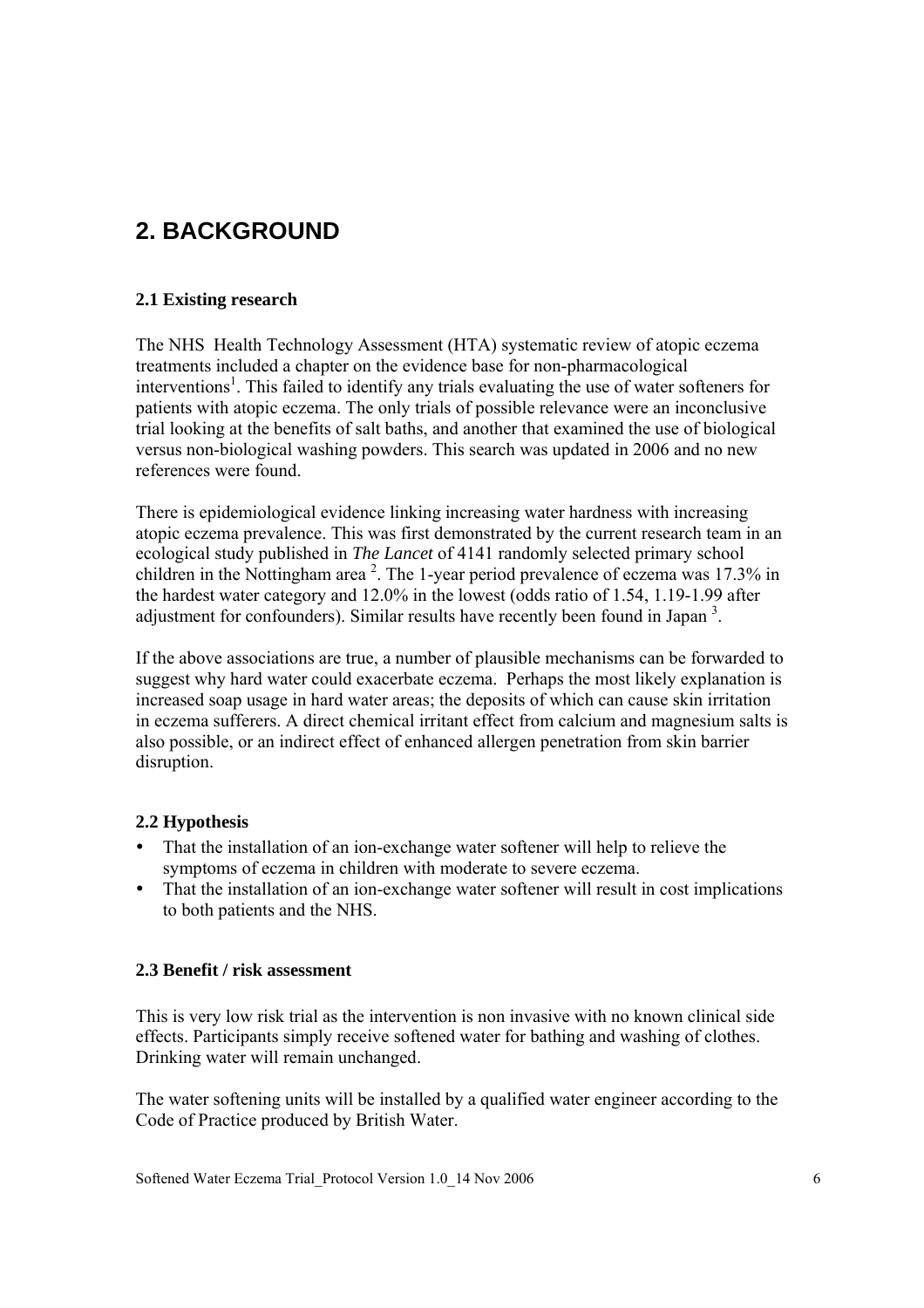The unit to be used is a generic version of a commercially available unit which has been encased in a generic outer box in order to prevent commercial advantage for any individual water softener supplier. Ion-exchange technology is well understood and widely used throughout the world.

Possible benefits to trial participants, in addition to improvement in eczema symptoms, include reduced scaling of water appliances, reduced soap / cleaning product consumption and reduced energy consumption.

# **3. STUDY DESIGN**

This is a single-blind, parallel group randomised controlled trial of 12-week duration, followed by a 4-week cross-over period (Figure 1). The study will be analysed as a parallel group study, but the final 4 week period will include exploratory analyses to explore within person effects. Specifically, these exploratory analyses will provide further information on (i) the speed of onset of benefit for the delayed treatment group, and (ii) on how quickly benefits are lost once treatment is removed in the active treatment group. Three hundred and ten children with moderate to severe eczema will each be enrolled into the study for a period of 16 weeks. Participants will be enrolled over a period of 18-20 months, starting in Spring 2007. The end of study is defined as being the final assessment visit of the last participant into the trial.

|                | $STUDY PERIOD = 16 weeks$                                |                |                            |
|----------------|----------------------------------------------------------|----------------|----------------------------|
|                | 0 to 12 weeks                                            | 12 to 16 weeks |                            |
| Group A        | Usual eczema care + water softener installed $(n = 155)$ | Unit removed   | Option to<br>purchase unit |
| <b>Group B</b> | Usual eczema care + delayed installation $(n = 155)$     | Unit installed | at reduced cost            |

*Figure 1: Study design* 

## **4. OBJECTIVES**

- i. To assess whether the installation of an ion-exchange water softener improves eczema in children.
- ii. If so, to establish the likely cost and cost-effectiveness of this intervention.

Softened Water Eczema Trial\_Protocol Version 1.0\_14 Nov 2006 7 7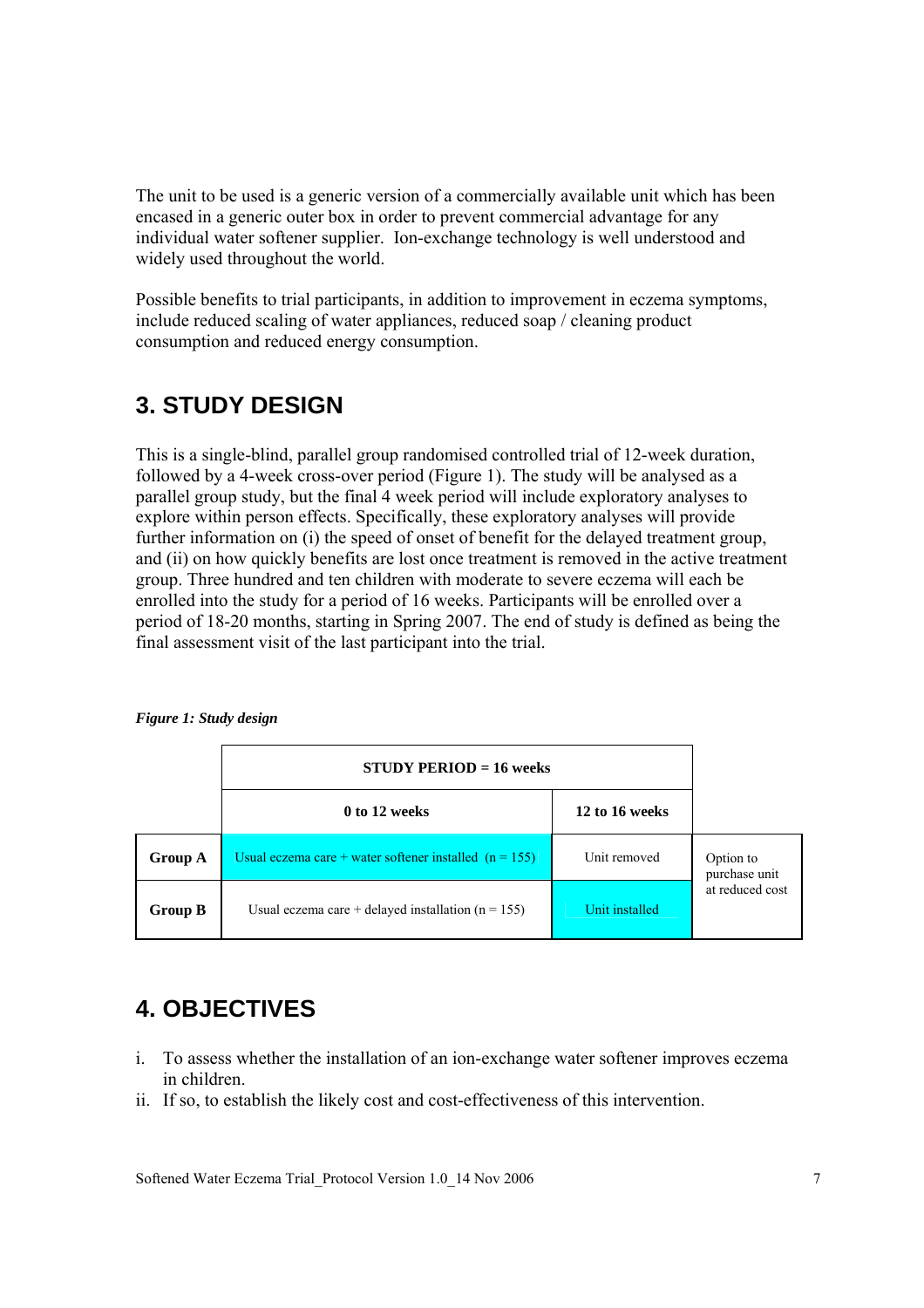# **5. INTERVENTIONS**

#### **5.1 Treatments to be compared**

Ion-exchange water softening units will be compared with usual care. Ion exchange water softening is a scientifically defined, understood and described process using a synthetic polystyrene resin in which primarily the divalent cations (positively charged), calcium and magnesium found in domestic water supplies, are replaced by the monovalent cation, sodium, from common salt. The water softener used in the study has two cylinders of resin which are used alternately. A control valve ensures that when the resin capacity of one cylinder is exhausted it automatically switches the water flow to the second cylinder and, using common salt, regenerates the first to be ready for use when the second is exhausted. Ion-exchange water softening units typically reduce the water hardness to practically zero<sup>1</sup>.

All units will be installed in the child's principal residence and salt will be supplied for the duration of the trial. Standard procedure will be to soften all water in the home, and provide mains drinking water through an extra (faucet-style) tap installed at the side of the kitchen sink. Participants will be given the opportunity to opt out of having this separate, mains drinking water tap if they prefer.

Apart from having a unit installed in the home, participants will continue with their usual eczema treatments in the usual way and will be asked to bathe / wash their clothes according to their usual practice. The units will meet all necessary quality standards, and will be installed by a trained water engineer according to British Water's code of practice.

The water softeners to be used in this trial will be supplied and paid for by a consortium of representatives from the water industry, co-ordinated through their Trade Association. The units will be encased in an unmarked box in order to prevent the possibility of commercial advantage to any particular company. Similarly, unmarked salt will be supplied for use during the trial.

Participants allocated to delayed installation will subsequently receive an active unit at week 12

During the pilot study, approval was sought from the Housing Departments of local Councils to install units in the homes of Council tenants. This was very successful and will be used again in the main trial in order to be as inclusive as possible with regards to trial participants. The relevant water companies will also be informed of the trial, and will

l

<sup>&</sup>lt;sup>1</sup> By contrast, physical water conditioners affect the behaviour of calcium in water but they do not remove it. The process by which they have this effect is not fully understood scientifically and so their design is empirical. Whether or not Physical Water Conditioners have a beneficial effect on eczema is a question for future study once proof of principle has been tested using established ion-exchange technology.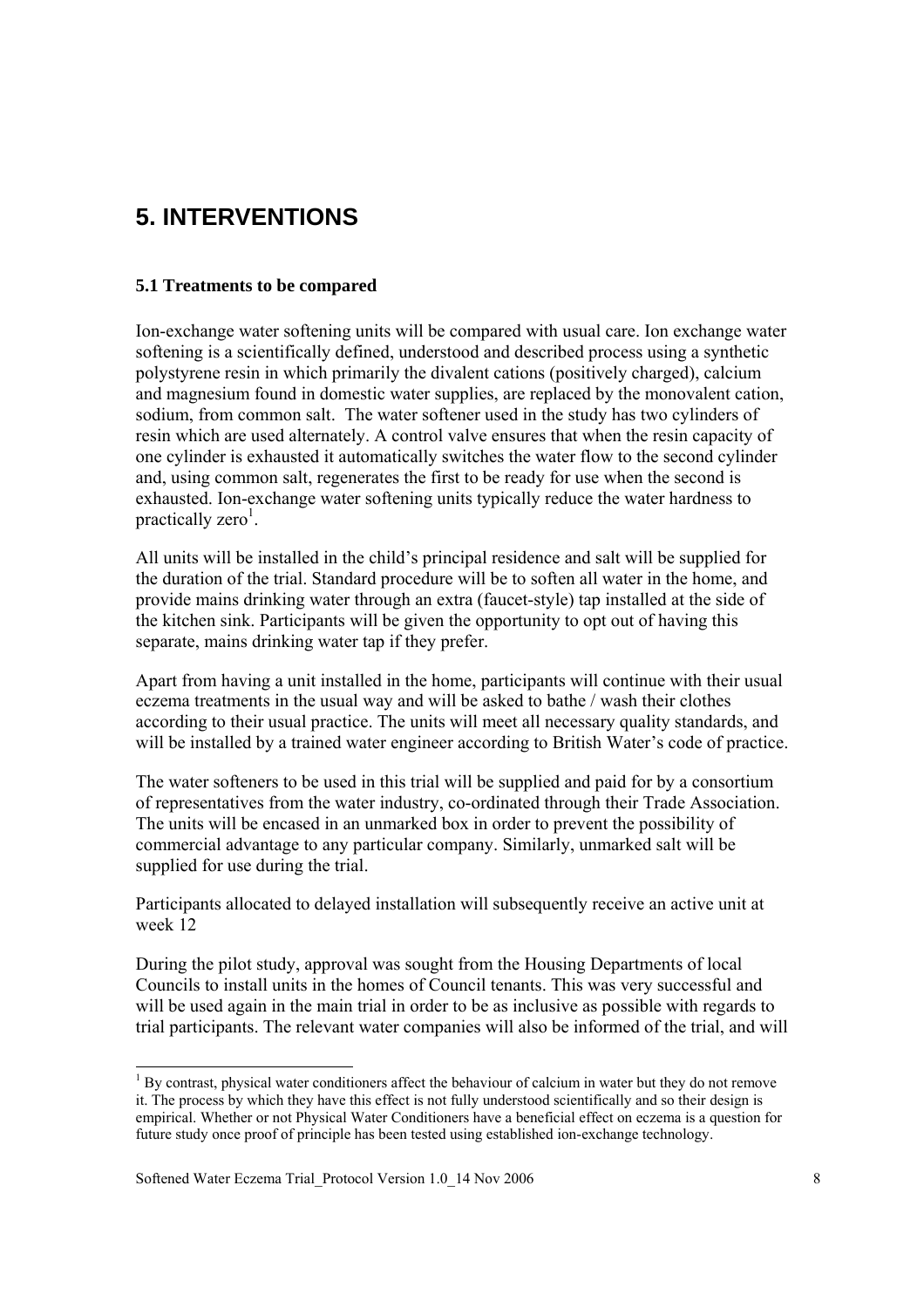be provided with details of the likely number of water softeners to be installed in each region.

### **5.2 Treatment adherence / loss to follow-up**

Compliance with treatment does not represent a large problem for this trial as long as the participants are not absent from home for long periods of time. With the exception of a drinking water tap, the water is simply softened (or not) for the entire household. However, participants must remember to periodically replenish the salt (every few weeks) and it is possible that this may not be done. Evidence from the pilot study suggested that some families did use less salt than others.

In order to assess that the units are working correctly, water samples will be sent to the research team once a week. Any samples with a reading of > 20 mg/L calcium carbonate will be referred back to the engineer for investigation. Participants will also be reminded of the importance of replenishing the salt supply at the 4-week assessment and by telephone at 8 weeks. A weekly reminder will also be included in the child's symptom diary.

It is anticipated that loss to follow-up will be <15%. For the pilot study all of the children attended for their final appointment. Nevertheless, a previous 18-week study of treatments for children with atopic eczema run by the investigators resulted in a loss to follow-up of  $15\%$ <sup>4</sup> and we propose to adopt this as a more conservative estimate. At the end of the study all participants will be offered the chance to purchase the units at a reduced cost (£446.50 inclusive of VAT, installation and warranty; this is approximately half the full retail price).

### **5.3 Concomitant therapy**

Participants will be allowed to use their usual eczema treatments as prescribed. However, children will be asked not to start any NEW treatments during the period of the study if medically possible. (*See also* exclusion criteria).

#### **5.4 Rescue medication**

Rescue medication will be defined by asking participants at the recruitment visit what they would do if they needed to "step-up" their treatment in response to a worsening of the eczema. The need to "step-up" treatment will then be recorded in the child's diary on a daily basis.

#### **5.5 Starting and stopping treatment**

Units will be installed in the participants' homes as soon as possible after being randomized to treatment (ideally within 10 working days).

If participants choose to withdraw from the study, any units that have been installed will be removed as soon as is practicably possible. Participants will be asked to complete an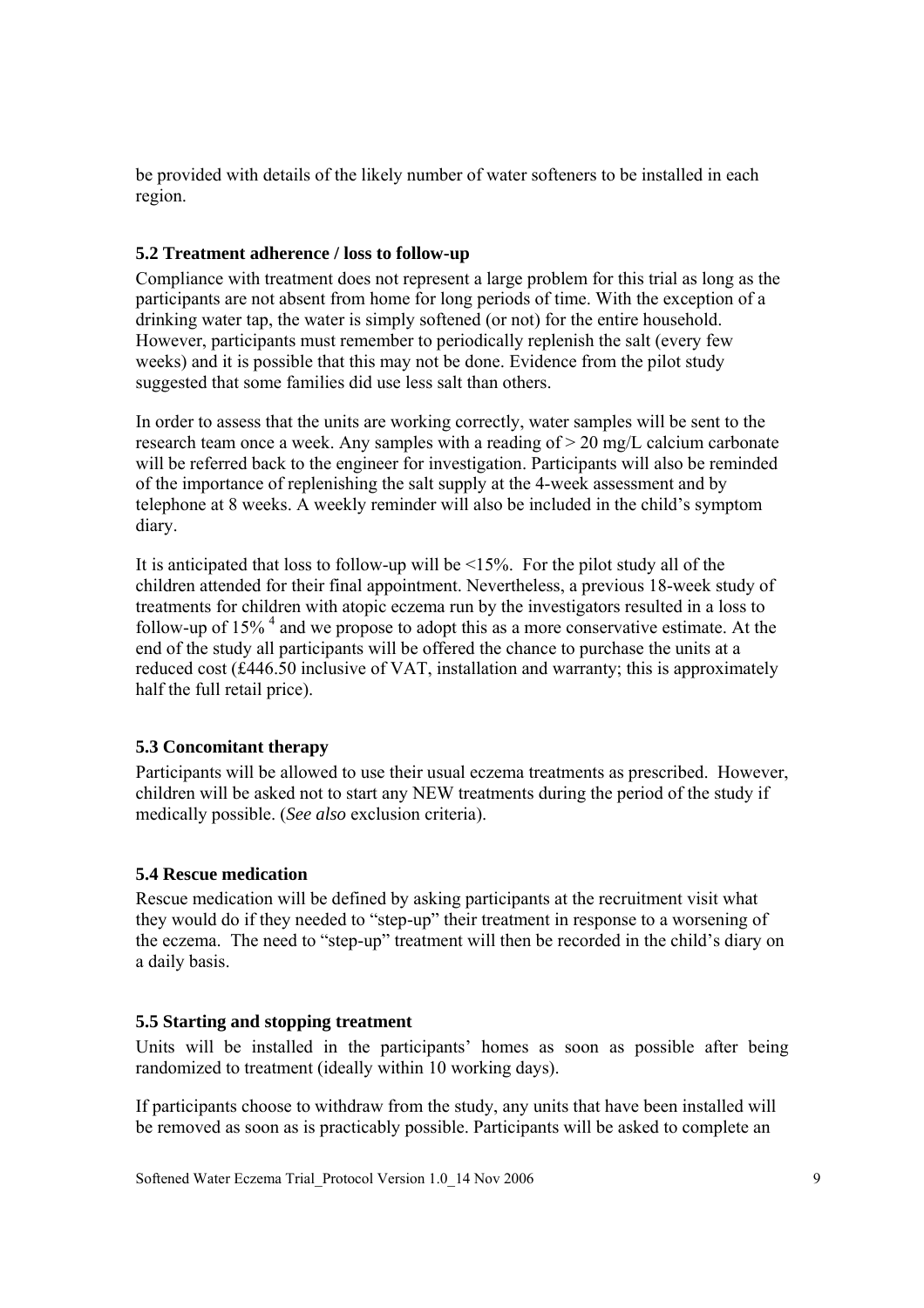end of study questionnaire at this time and diaries will be collected.

If participants are away from the main residence for any reason, this information will be recorded in their treatment diaries. Absence from the home will be included in a predictors of response model and will be used as a measure of treatment adherence for the (secondary) per protocol analysis.

# **6. OUTCOME MEASURES**

#### **6.1 Primary outcomes**

1. Difference between the active vs. standard treatment groups with regard to mean change in disease severity (Six Area Six Sign Atopic Dermatitis Scale – SASSAD<sup>5</sup>) at 12 weeks compared to baseline. SASSAD is an objective severity scale that is completed by the research nurse during follow-up appointments. It does not involve input from the patient in any way.

#### **6.2 Secondary outcomes**

l

1. Difference between the groups in the proportion of time spent moving during the night<sup>2</sup>. Movement will be captured for periods of one week at week 1, week 12 and week 16, and will be measured using accelerometers (Actiwatch<sup>TM</sup>). These units are worn by the child in the same way as a wrist watch

This outcome has been included as an objective surrogate for sleep loss and itchiness (two of the defining features of eczema). Previous research has suggested that this is a suitable objective tool for assessing itch  $6.7$  and further pilot work is currently underway to assess its suitability for use within this trial (results available Dec 2006).

- 2. Difference in proportion of children who report either good or excellent improvement in eczema severity at 12 weeks (using a 5-point Likert scale).
- 3. Difference in Patient Oriented Eczema Measure (POEM $8$ ) collected at baseline, weeks 4, 12 and 16. This scale is a well validated tool that has been developed to capture symptoms of importance to patients (rather than objective signs that are used in traditional severity scales, such as SASSAD).
- 4. Difference in the number of totally controlled weeks (TCW) and well controlled weeks (WCW) based on the number of days with eczema symptoms and the number of days that topical treatment is applied. This outcome is based on a recent systematic review conducted by the applicants looking at ways of assessing long-term control for chronic conditions such as atopic eczema, asthma and rheumatoid arthritis <sup>9</sup>. The

 $2^2$  This outcome has been included as an objective surrogate for sleep loss and itchiness (two of the defining features of eczema). Previous research has suggested that this is a suitable objective tool for assessing itch  $6,7$  and further pilot work is currently underway to assess its suitability for use within this trial (results available Dec 2006)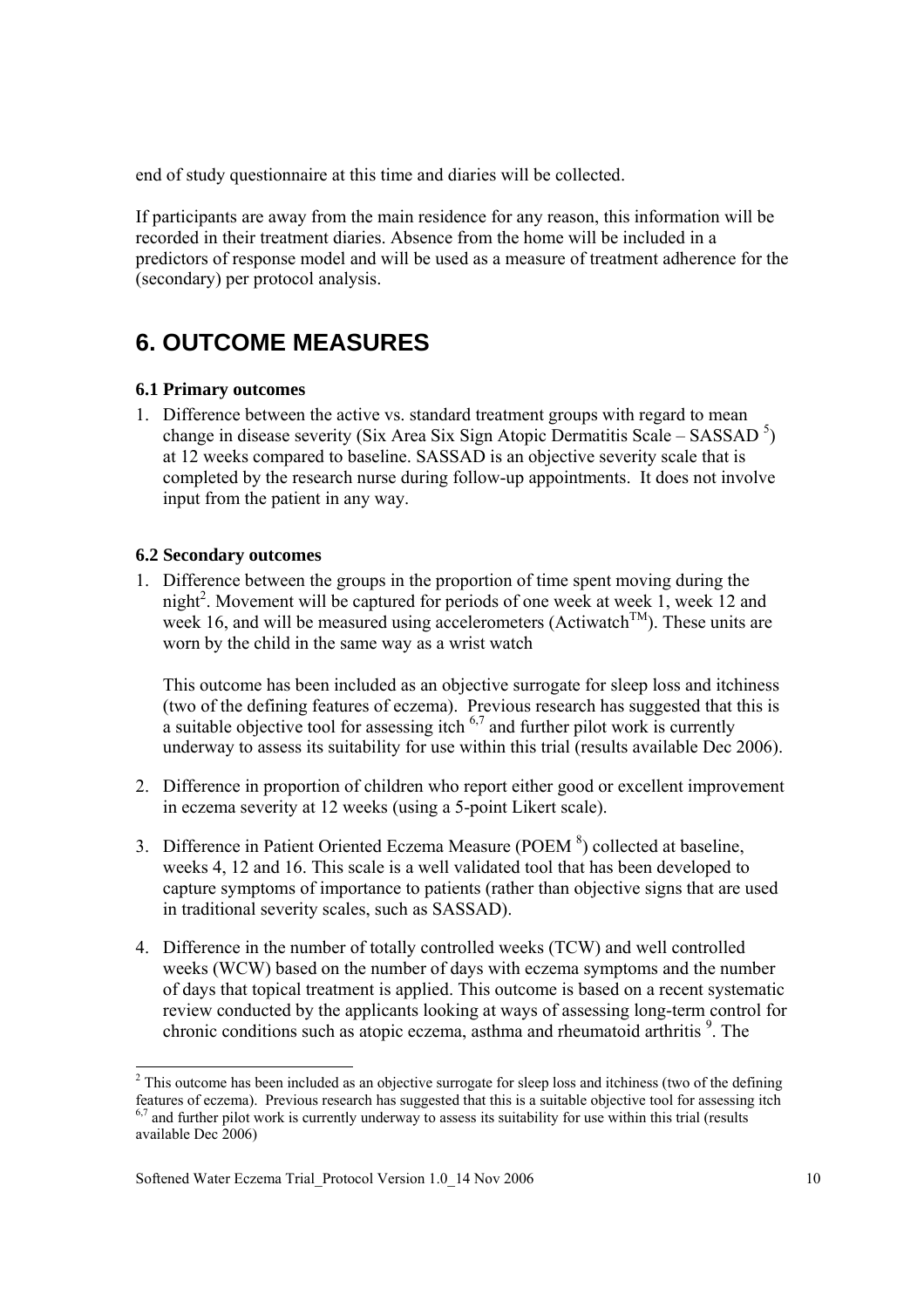terms TCW and WCW have been adopted for use by researchers in the field of asthma and appear to be a useful and intuitive means of capturing disease activity over time.

- 5. Difference in the mean change in the Dermatitis Family Impact (DFI) questionnaire at 12 weeks  $10$ . This scale was chosen as an appropriate quality of life scale for the study for two reasons:
	- *The intervention involves the entire household, so a quality of life scale appropriate to the family unit seems most appropriate.*
	- *It avoids the need to use two different age-specific dermatology quality of life scales (the Children's Dermatology Life Quality Index<sup>11</sup> and the Infants version of the same scale*<sup>12</sup>).
- 6. Mean change in health related Quality of Life at 12 weeks. This will be captured using a generic measure of health utility (the children's version of the EQ-5D for children aged 7 years and over, or the proxy version of the EQ-5D for children aged 3 to 7 years  $^{13}$ .

#### **6.3 Further exploratory analyses**

In addition to the main outcomes listed above, further exploratory analyses are planned as follows

- Difference in mean change in disease severity (SASSAD) at 4 weeks compared to baseline. This outcome is included in order to capture speed of onset of benefit.
- Further within person analyses will be conducted comparing outcomes collected during the final 4-week period (12 to 16 weeks), with those collected during the initial 4 weeks of the study (0 to 4 weeks). Data collected for the active treatment group will provide an indication of the likely carry-over effect of this intervention, which will be useful in planning the design of future trials in this area. Data collected for the delayed treatment group will inform the analysis regarding speed of onset of improvement.
- Predictors of response model including baseline factors such as filaggrin status (see later section), baseline eczema severity, water hardness, swimming activity and time away from the home).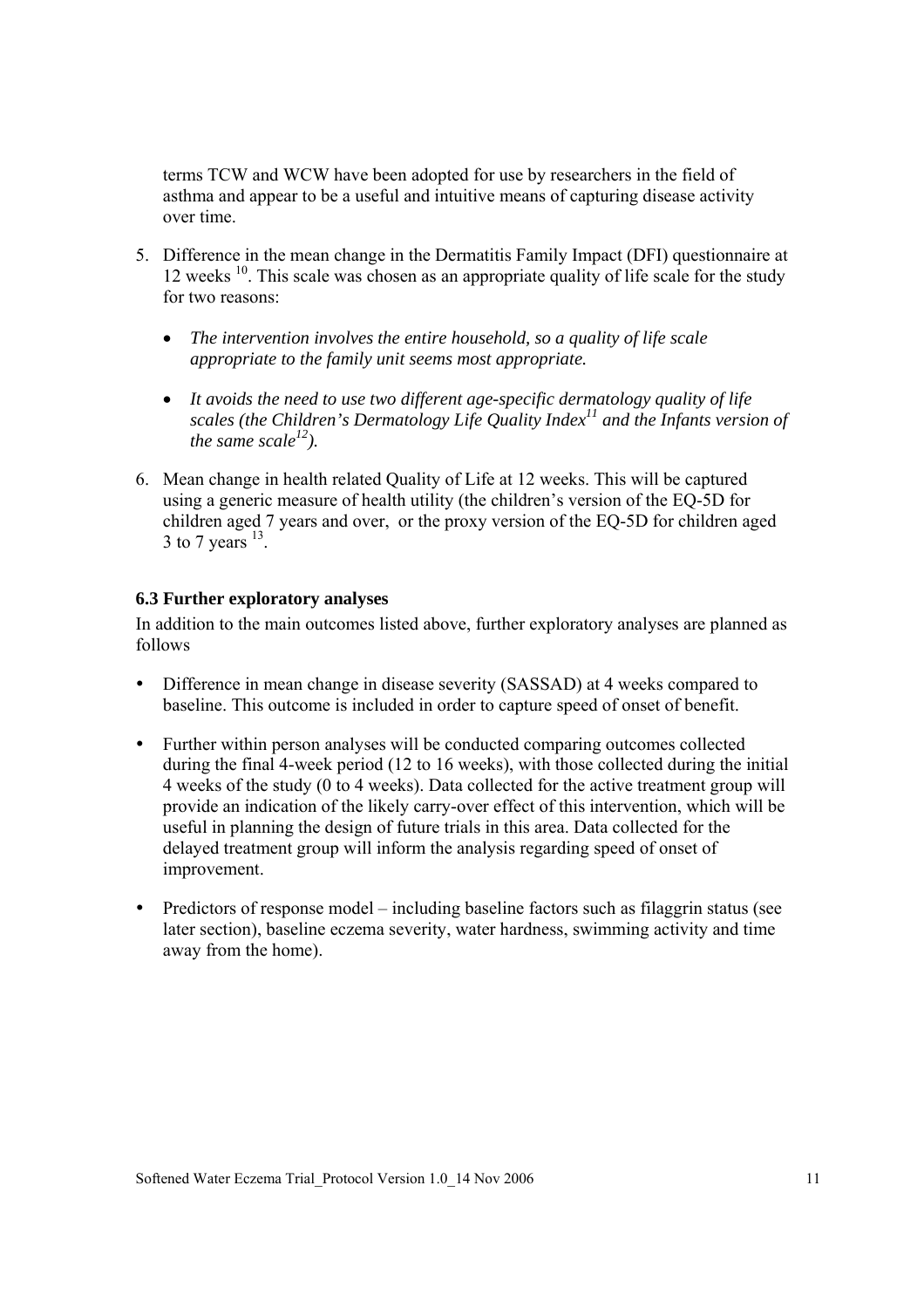# **7. ELIGIBILITY CRITERIA**

The intention is to keep entry criteria as broad as possible in order to improve the external validity of the trial and to boost recruitment.

### **7.1 Inclusion criteria**

- Children aged 6 months to 16 years at baseline, with eczema as defined by the UK refinement of the Hanifin and Rajka diagnostic criteria 14.
- y Eczema present at time of assessment (minimum SASSAD score of 10).
- Baseline water hardness of  $>200$  mg/l of calcium carbonate.
- Home suitable for the installation of a water softening device (as assessed by water engineer)
- Property not  $> 5$  storeys high

Only one child will be enrolled per family. The choice as to which child becomes involved will be made by the parents and children involved, taking into account the inclusion criteria above.

### **7.2 Exclusion criteria**

- Children who plan to be away from home for  $>21$  days in total during the 16-week study period. This has been deemed necessary in order to ensure adequate exposure to the intervention. We will also aim to ensure children do not have a planned holiday in the 4 weeks prior to their 12 week assessment visit.
- Children who have taken systemic medication (e.g. Cyclosporin A, methotrexate) or UV light for their eczema within the last 3 months because of their long lasting effects.
- Children who have taken oral steroids within the last 4 weeks, or who, as a result of seeing a healthcare professional, have started a new treatment regimen for eczema within the last 4 weeks.
- Families who already have a water treatment device installed, including ion-exchange softeners, polyphosphate dosing units or physical conditioners.

# **8. SCREENING AND RECRUITMENT**

### **8.1 Participants**

Children aged 6 months to 16 years with atopic eczema will be enrolled into the study. A diagnosis of eczema will be standardised using the UK working party's diagnostic criteria for atopic eczema  $^{14}$ . It is anticipated that participants will be recruited at a rate of 4-5 per centre per month and that recruitment will take place over 18 to 20 months.

### **8.2 Setting**

Recruitment will take place in four secondary care referral centres in the UK serving a variety of ethnic and social groups and including both urban and peri-urban dwellings. All have predominantly hard water (although water in the Nottingham area is mixed).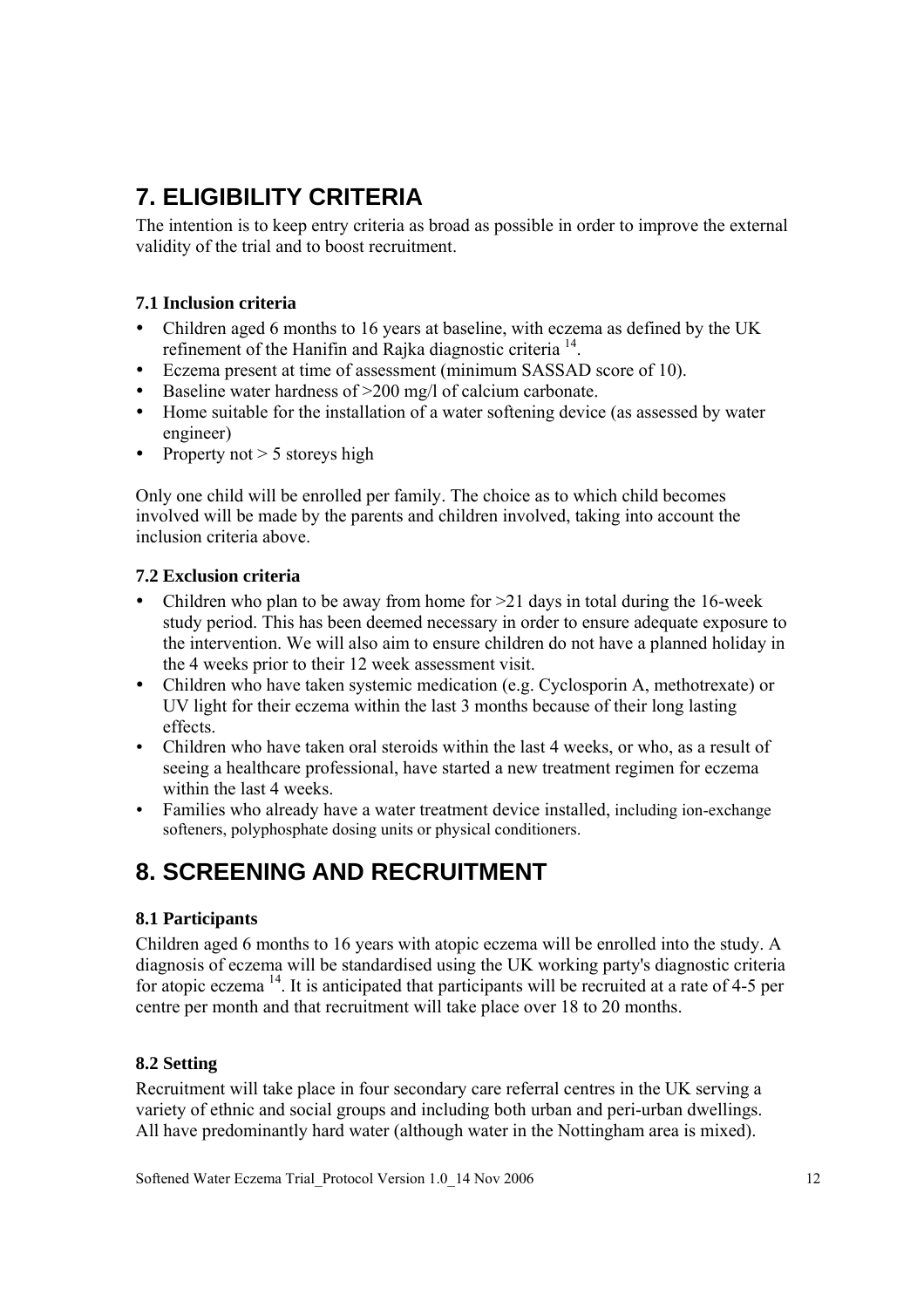Inclusion criteria assume baseline water hardness of >200 mg/l for entry into the trial. The four recruiting centres will be i) Queen's Medical Centre, Nottingham; ii) Barnet & Chase Farm Hospital, London; iii) Addenbrookes Hospital, Cambridge; and iv) The David Hide Asthma and Allergy Research Centre, St Mary's Hospital, Isle of Wight Healthcare Trust, Isle of Wight. All 4 centres hold designated paediatric clinics in which children with eczema are commonly seen. If recruitment in Nottingham proves to be difficult due to the limited number of areas with hard water, recruitment will be extended into Leicestershire.

Participants will be informed of the trial in various ways. In order to "kick start" recruitment during the initial phase, patients who have been referred to the recruiting centres over the previous 12-18 months will be sent letters and information sheets about the trial. On-going recruitment will also take place through outpatient clinics, although children who have recently seen a dermatologist (and have started on a new treatment regimen), will not be able to enter the trial for at least 4 weeks. In addition, local GPs and/or primary schools will be informed of the trial and efforts will be made to advertise the study through direct advertising in the local media; and on relevant websites. Recruitment in Nottingham will be limited to those areas with a hard water supply based on postcode areas.

#### **8.3 Randomisation and blinding**

Participants will be entered into a web-based randomisation programme by the Trial Manager, or Research Nurse. This will randomise them to one of the 2 treatment arms based on a computer generated code, using random permuted blocks of randomly varying size. This will be created by the Nottingham Clinical Trials Support Unit (CTSU) in accordance with their standard operating procedure, and held on a secure server. The randomisation will be stratified by age, disease severity (baseline  $SASSAD \leq 20$ , or SASSAD score >20) and recruiting centre. Access to the sequence will be confined to the CTSU Data Manager. Allocation to treatment arms will be in the ratio 1:1 and the Trial Manager will access the treatment allocation for each participant by means of a remote, internet-based randomisation system developed and maintained by the Nottingham CTSU. The allocation group will be indicated to the Trial Manager only after baseline data have been irrevocably entered into the randomisation programme. The sequence of treatment allocations will be concealed until interventions have all been assigned and recruitment and data collection are complete.

The research nurses will be blinded to treatment allocation throughout the study period and the trial statistician will analyse the results based on treatment code, using an analysis plan finalised prior to revealing the coded allocation sequence. Only after the analysis is complete will the actual treatment arms corresponding to treatment codes be revealed. The only study personnel in contact with study participants will be the research nurses, the water engineers and the trial manager. Trial participants will continue to see healthcare professionals for their usual eczema care.

Since participants will not be blinded to the study intervention, an objective primary outcome has been chosen in order to minimise response bias, The primary outcome of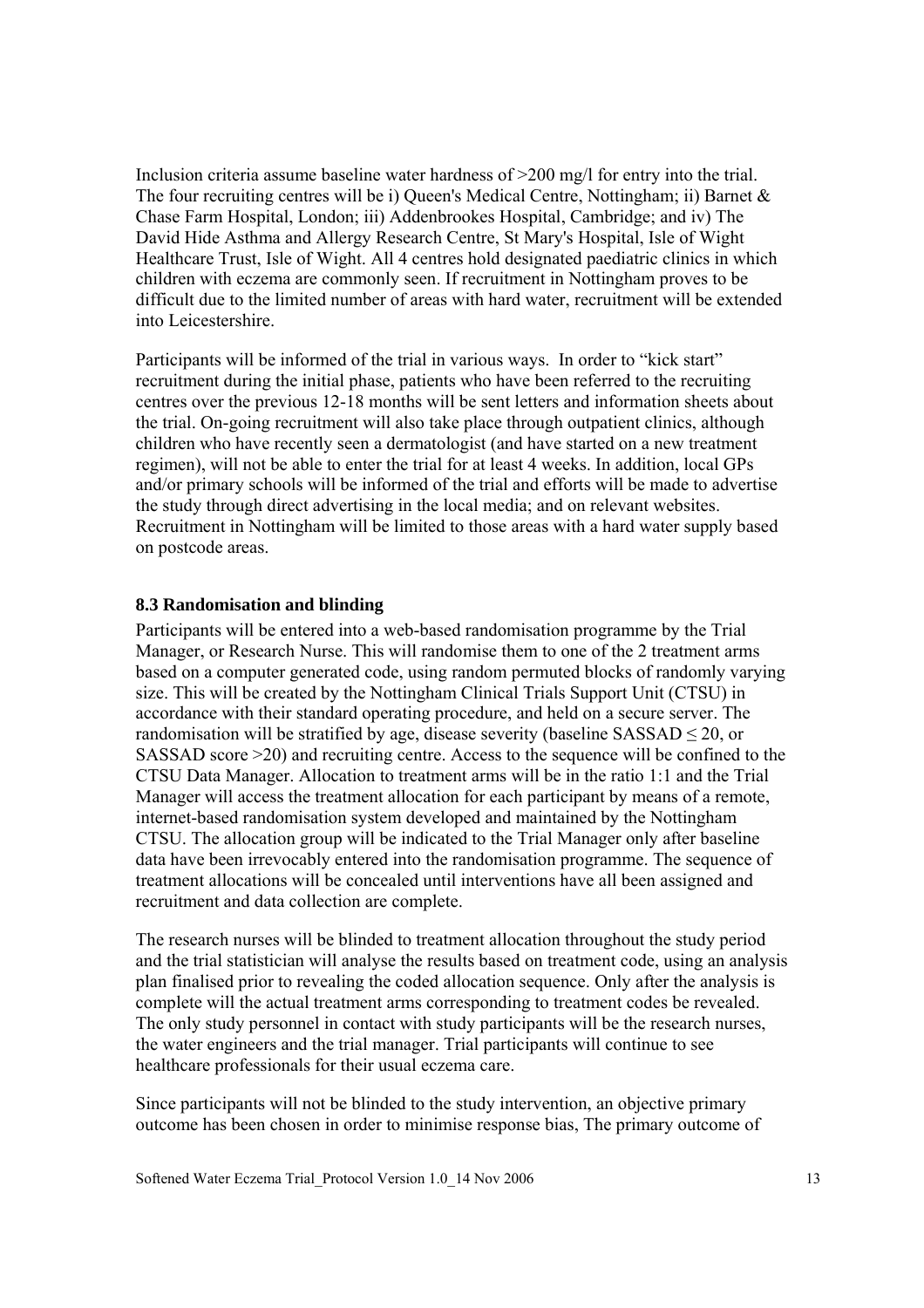disease severity, measured using the Six Area Six Signs Atopic Dermatitis scale (SASSAD) will be assessed by the research nurses who are blind to treatment allocation. This scale is based purely on physical examination of the skin and does not require input from the participants themselves. Other secondary objective outcomes include nocturnal movement (measured using accelerometers) and the use of topical therapy.

Participants will be discouraged from discussing which treatment they have received with the research nurse. In order to reduce the opportunity for 'un-blinding', telephone contacts will be conducted by the (un-blinded) trial manager whenever possible and participants will be reminded not to mention their treatment allocation to the research nurse prior to their assessment visits. The importance of maintaining 'blinding' will also be highlighted in the patient information sheets.

Integrity of information bias will be assessed using clinical photographs of a target lesion. These images will be taken at each assessment visit and graded remotely by 2 independent dermatologists. These dermatologists will not be aware of the study design, or of the assessment visit at which the image was taken. Should the two dermatologists score an image very differently, a  $3<sup>rd</sup>$  dermatologist will be asked to adjudicate. This method of photo assessment worked well in the pilot study.

### **8.4 Screening**

Screening for the trial will be a 3-stage process. Those who express a willingness to take part in the trial will be approached as follows (NOTE: the order of the contacts may vary depending on the recruitment route):

- 1. By telephone or postal questionnaire participants will be sent a Participant Information Leaflet along with a screening checklist. This will be followed up by telephone to assess eligibility. Participants will give either written or verbal agreement at this time for the study's water engineer to visit their home.
- 2. Home visit by the engineer the home will be assessed for suitability of installation of a water softening device.
- 3. Outpatient appointment with the research nurse assessment of eligibility criteria and recruitment into the trial.

Consent will be taken by the research nurse prior to conducting the recruitment assessment. Five copies of the consent forms will be generated for: i) the participants; ii) the medical notes; iii) the child's GP; iv) the Trial Master File and v) the local Site File.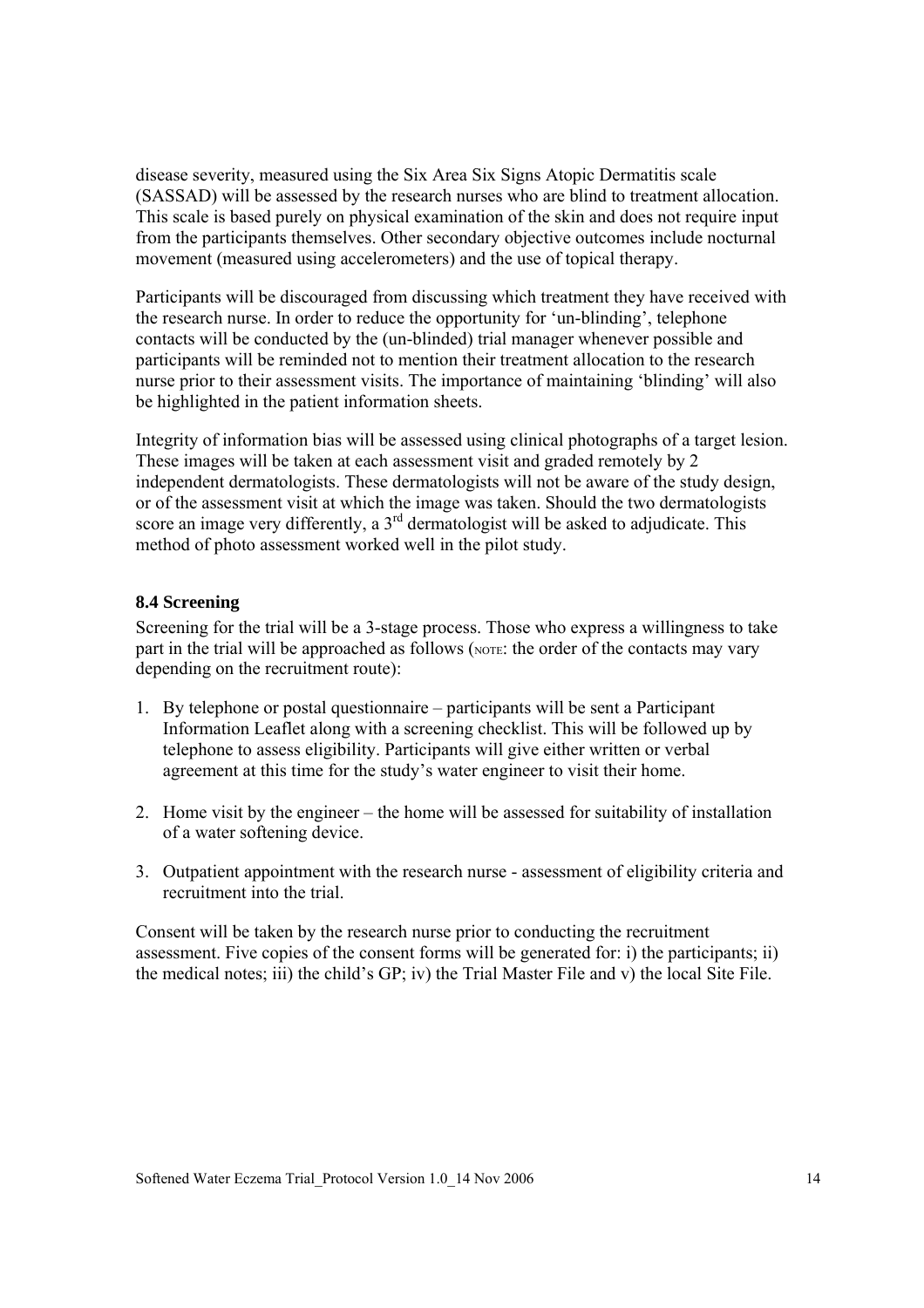# **9. DATA COLLECTION**

### **9.1 Data Collection Methods (summarised in Table 1)**

### *9.1.1.Face-face interviews with the research nurse*

These interviews will take place at baseline (recruitment visit), 4 weeks, 12 weeks and 16 weeks.

The visits will include the following:

- i. check of eligibility criteria (recruitment visit only)
- ii. baseline characteristics / demographics (recruitment visit only)
- iii. examining the child for disease severity (using the Six Area, Six Sign Atopic Dermatitis score)
- iv. eczema symptoms (POEM)
- v. interviewing the family for quality of life dermatitis family impact questionnaire and EQ-5D
- vi. willingness to pay for an ion-exchange water softener
- vii. digital image of nominated target  $lesion<sup>3</sup>$

### *9.1.2. Treatment diaries*

Diaries will be used to capture:

- i. the number of days when active topical treatment (topical corticosteroids, tacrolimus or pimecolimus) is applied
- ii. whether or not treatment has needed to be "stepped up" if so, in what way and for how many days ("stepping up" treatment will be defined in advance by the parents in consultation with the research nurse)
- iii. daily global assessment of disease activity by child and parents
- iv. nights away from home
- v. health service resource use
- vi. personal costs associated with the eczema
- vii. whether or not the accelerometers have been worn (weeks 1, 12 and 16).

Items i) and ii) above will be used to calculate the number of totally controlled weeks (TCW) and well controlled weeks (WCW) during the study. Diaries will also be used to remind participants to check the salt levels in the machine and to return a sample of the water for testing in the laboratory every week.

### **9.2 Accelerometers**

 $\overline{a}$ 

Night-time movement will be measured each night for a period of 1 week at the beginning of the study (week 1), at the end of the 12-week study (week 12) and during

<sup>&</sup>lt;sup>3</sup> Target lesion nominated by research nurse in discussion with the child/parents.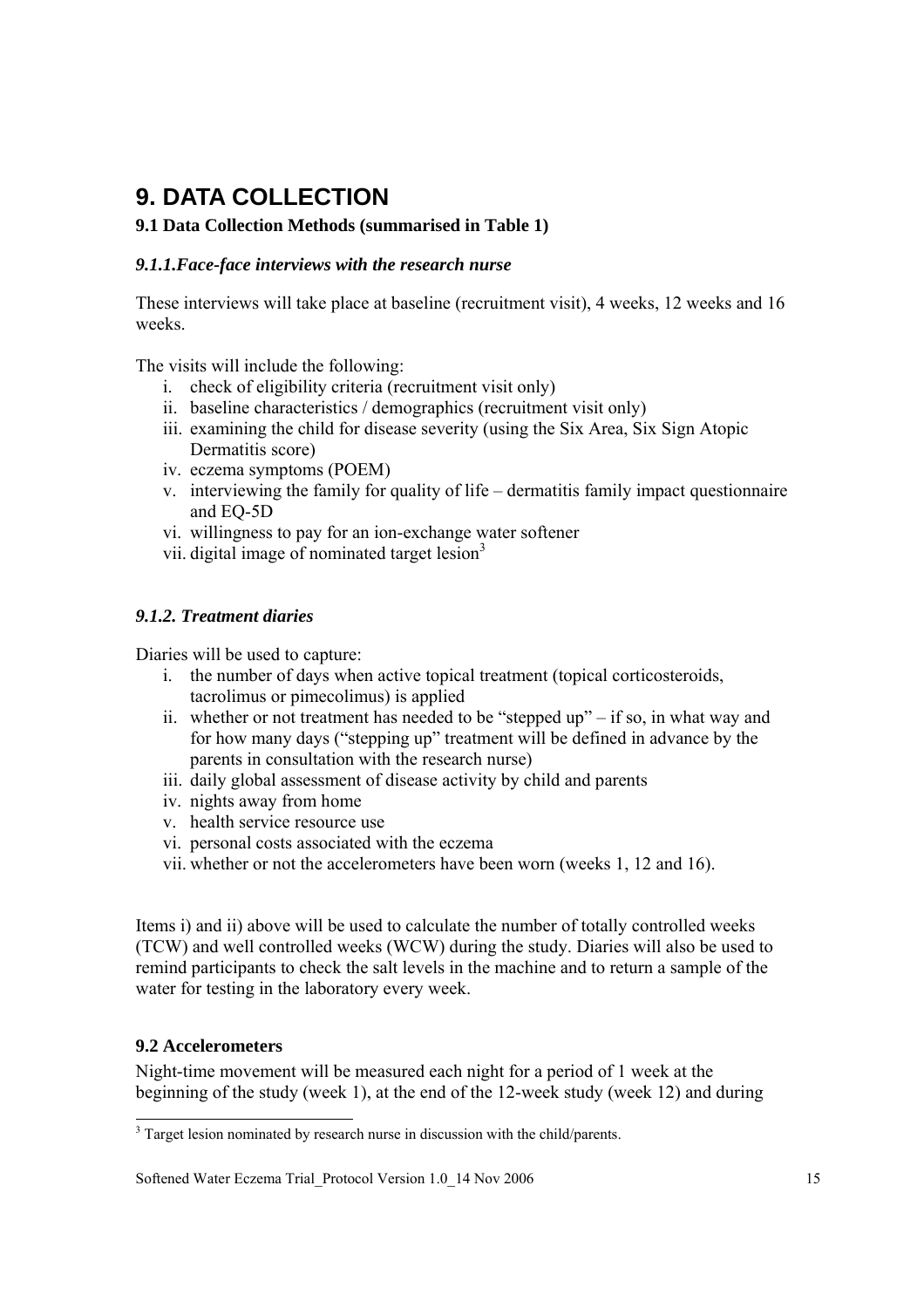the cross-over phase (week 16). Data will be stored on the Actiwatch<sup>TM</sup> units and downloaded onto a laptop computer at the subsequent assessment visits. Recordings will take place every night between the hours of 10pm and 6am, as used by other investigators<sup>6</sup>.

#### **9.3 Telephone support**

Participants will be contacted by the trial manager at 8 weeks in order to provide advice and support about the study.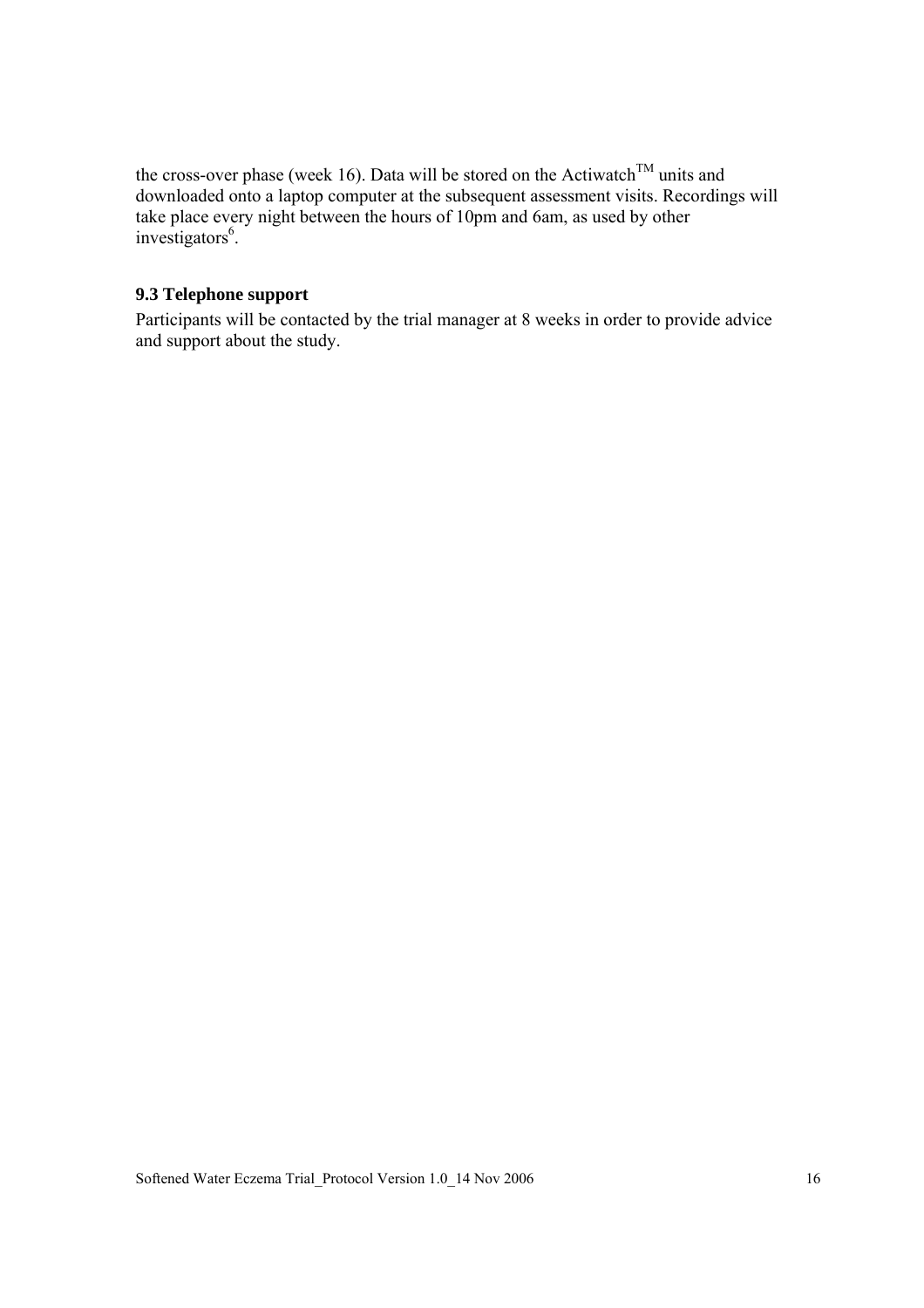|                                                                                                                                                                                                                                                                                 | <b>BASELINE</b>                                                                                                                                                                                                                                                                                                                                                                                                                                                                                                                                                                                  | <b>Group A</b>                                                                                                                                                                                                                                                                          | "4 week"                                                                                                                                                                                                                                                                   | "8 week"                                                                                                                                                                                                                                                                                                                                  | "12 week"                                                                                                                                                                                                                                                                                                                                                                    | Group A                                                                                                                                                                                                                                                                                                                                                                                                                                         | "16 week"                                                                                                                                                                                                                                                                                                                                                                                                                                                                                                                                                                                                                                                         |
|---------------------------------------------------------------------------------------------------------------------------------------------------------------------------------------------------------------------------------------------------------------------------------|--------------------------------------------------------------------------------------------------------------------------------------------------------------------------------------------------------------------------------------------------------------------------------------------------------------------------------------------------------------------------------------------------------------------------------------------------------------------------------------------------------------------------------------------------------------------------------------------------|-----------------------------------------------------------------------------------------------------------------------------------------------------------------------------------------------------------------------------------------------------------------------------------------|----------------------------------------------------------------------------------------------------------------------------------------------------------------------------------------------------------------------------------------------------------------------------|-------------------------------------------------------------------------------------------------------------------------------------------------------------------------------------------------------------------------------------------------------------------------------------------------------------------------------------------|------------------------------------------------------------------------------------------------------------------------------------------------------------------------------------------------------------------------------------------------------------------------------------------------------------------------------------------------------------------------------|-------------------------------------------------------------------------------------------------------------------------------------------------------------------------------------------------------------------------------------------------------------------------------------------------------------------------------------------------------------------------------------------------------------------------------------------------|-------------------------------------------------------------------------------------------------------------------------------------------------------------------------------------------------------------------------------------------------------------------------------------------------------------------------------------------------------------------------------------------------------------------------------------------------------------------------------------------------------------------------------------------------------------------------------------------------------------------------------------------------------------------|
|                                                                                                                                                                                                                                                                                 | $=$ Day ZERO                                                                                                                                                                                                                                                                                                                                                                                                                                                                                                                                                                                     | installation                                                                                                                                                                                                                                                                            | Appointment                                                                                                                                                                                                                                                                | <b>Reminder</b>                                                                                                                                                                                                                                                                                                                           | Appointment                                                                                                                                                                                                                                                                                                                                                                  | <b>Un-installation</b><br><b>Group B</b><br><b>Installation</b>                                                                                                                                                                                                                                                                                                                                                                                 | <b>Appointment</b>                                                                                                                                                                                                                                                                                                                                                                                                                                                                                                                                                                                                                                                |
| Water Engineer<br>Home screening<br>visit<br>Home visit to<br>♦<br>assess<br>suitability of<br>residence for<br>installation of<br>softener<br>♦<br>Estimate salt<br>requirements<br>and assess<br>availability of<br>storage for salt<br>supply<br>Test water<br>♦<br>hardness | <b>Research Nurse</b><br>Recruitment Visit<br>clinic appointment<br><b>Baseline</b><br>♦<br>characteristics<br>♦<br>Eligibility<br>criteria<br>checked<br><b>SASSAD</b><br>♦<br><b>POEM</b><br>♦<br>Utility<br>♦<br>measures (DFI<br>and EQ-5D)<br>♦<br>Willingness to<br>Pay<br>questionnaire<br>Digital photo<br>♦<br>of index site<br>♦<br>Saliva sample<br>Explanation of<br>♦<br>diary and issue<br>of Diary 1<br>Explanation of<br>♦<br>accelerometer<br>(Actiwatch <sup>TM</sup> )<br>Issue Water<br>♦<br>Softener<br>Information<br>sheet<br>Submit details<br>♦<br>for<br>randomisation | Water Engineer<br>At 0-2 weeks<br>♦<br>Install unit<br>(Group A)<br>within 10<br>working days<br>of DAY ZERO<br>(date of<br>recruitment<br>visit)<br>Advice given<br>♦<br>to reduce soap<br>consumption<br>etc.<br>♦<br>Issue water<br>sampling<br>containers +<br>prepaid<br>envelopes | <b>Research Nurse</b><br>Clinic appointment<br>At 4-6 weeks<br><b>SASSAD</b><br>♦<br><b>POEM</b><br>♦<br>Digital photo<br>♦<br>of index site<br>♦<br>Collection of<br>week 1<br>Actiwatch™<br>data<br>Collection of<br>♦<br>Diary 1 and<br>Issue of new<br>diaries $(2&3)$ | <b>Trial Manager</b><br>At 8 to 9 weeks<br>♦<br>Telephone<br>support from<br><b>Trial Manager</b><br>Issue new diary<br>♦<br>(if needed)<br>Reminder to<br>♦<br>start collecting<br>Actiwatch™<br>data again<br>Reminder to<br>♦<br>add salt<br>Reminder to<br>♦<br>continue taking<br>weekly water<br>samples for<br>hardness<br>testing | Research Nurse<br>Clinic appointment<br>At 12-14 weeks<br><b>SASSAD</b><br>$\Diamond$<br><b>POEM</b><br>♦<br>♦<br>Utility<br>measures<br>Digital photo<br>♦<br>of index site<br>♦<br>Collection of<br>Week 11-12<br>Actiwatch™<br>data and<br>Diaries 2&3<br>Issue Diary 4<br>♦<br>♦<br>Explanation of<br>cross-over<br>phase<br>Willingness to<br>♦<br>Pay<br>questionnaire | Water Engineer<br>At 12-14 weeks<br>♦<br>Remove unit<br>(Group A)<br>within 10<br>working days<br>of 12 week<br>anniversary of<br>installation<br>Install unit<br>♦<br>(Group B)<br>within 10<br>working days<br>of 12 week<br>appointment<br>with RN; retest<br>water hardness.<br>Advice given<br>♦<br>to reduce soap<br>consumption<br>etc (Group B)<br>♦<br>Issue water<br>sampling<br>containers and<br>pre-paid<br>envelopes<br>(Group B) | <b>Research Nurse</b><br>Water Engineer<br>At 16 to 18 weeks<br>Clinic appointment with<br>Research Nurse to carry<br>out:<br><b>SASSAD</b><br>$\Diamond$<br><b>POEM</b><br>♦<br>Utility measure<br>♦<br>Digital photo of<br>♦<br>index site<br>Collection of Week<br>♦<br>15-16 Actiwatch™<br>data, Actiwatch™<br>and Diary 4<br>Visit by Water Engineer<br>to:<br>♦<br>Remove unit (Group<br>B), if they do not<br>wish to purchase<br>unit, within 10<br>working days of 4<br>week anniversary of<br>installation<br>Reinstall unit (Group<br>♦<br>A) if they wish to<br>purchase unit at first<br>convenient time after<br>16 week<br>appointment with<br>RN. |

|  | Table 1: Summary of schedule of assessment visits |  |
|--|---------------------------------------------------|--|
|--|---------------------------------------------------|--|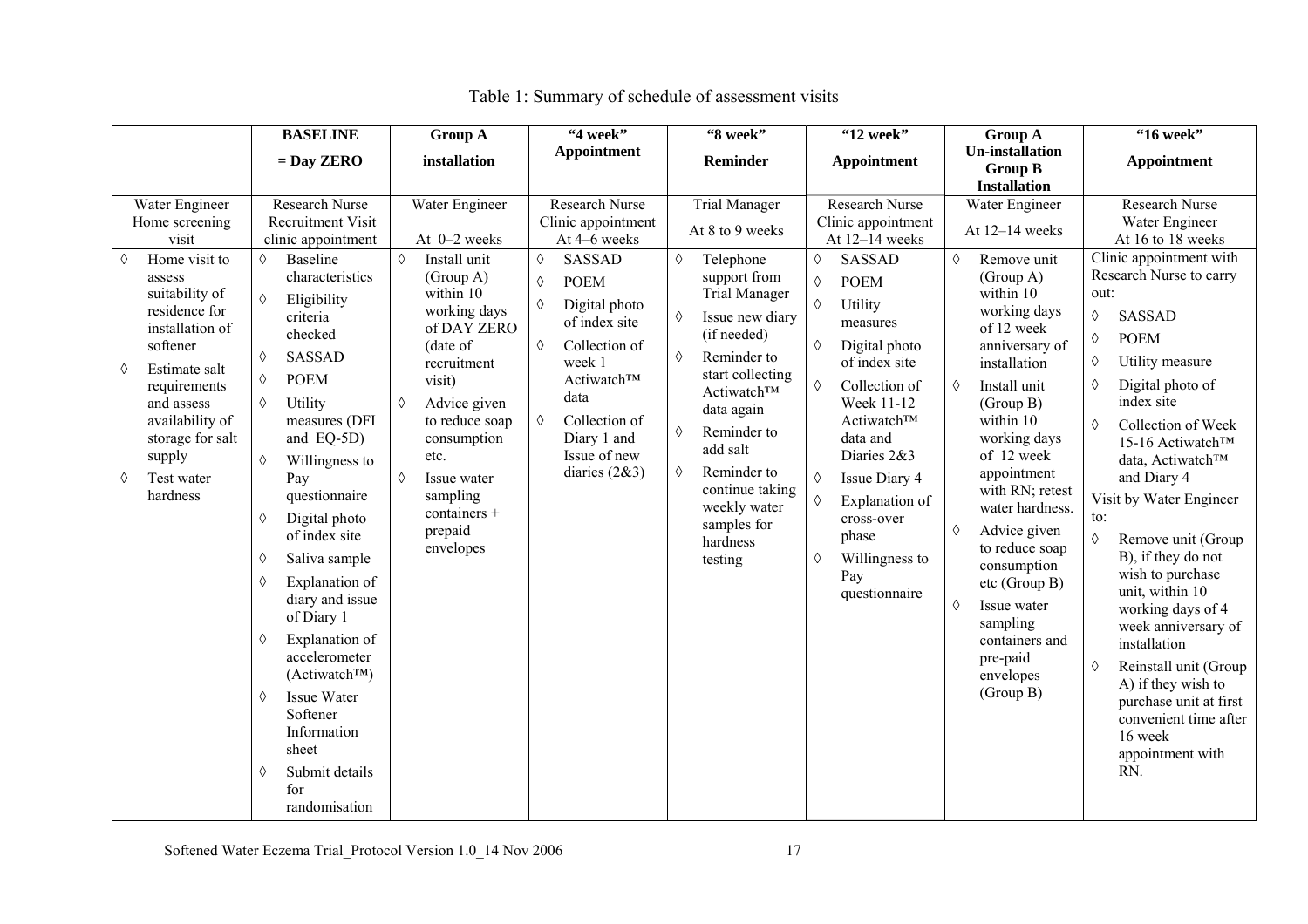#### **9.4 Engineer's visits**

Engineers will conduct a screening visit for potential trial participants in order to assess the suitability of their home for the installation of a water softener. A standard checklist will be prepared for this purpose. Any households which are not able to have a unit installed (for whatever reason) will not be enrolled into the study. The pre-recruitment visit will also assess the likely salt requirements of the family, and test water hardness at baseline.

An installation visit will take place as soon as possible following randomisation to treatment (ideally within 10 working days).

For the active treatment group, units will be removed by the water engineer after 12 weeks to ensure that the units cannot be turned on again during the final 4 week nonintervention period. If the family chooses to purchase a unit at a reduced price (£446.50) a unit will be reinstalled after they have completed the final 4-week non-intervention period of the study. Families in the active treatment group will send samples of water for hardness testing on a weekly basis throughout the 12 week period when the unit is installed. Those allocated to delayed treatment will receive an active unit at 12 weeks. This will then be removed after week 16 unless the family decides to purchase the unit. Families in the delayed treatment group will send samples of water for hardness testing on a weekly basis from weeks 13 to 16 inclusive.

# **10. STATISTICS**

### **10.1 Statistical design**

Analyses have been planned in order to place emphasis on objective outcomes that are less likely to be influenced by the potential bias inherent in a single-blind study. Nevertheless, a variety of additional tools are to be used that reflect more closely the disease process throughout the study period. Some of these are relatively objective indicators of disease activity (such as nocturnal movement and treatment application), whilst others reflect subjective concepts (such as self-reported symptoms in the POEM), in order to capture the many health-related dimensions affected by eczema.

The planned analyses should answer the following questions:

- 1. Does exposure to softened water for 12 weeks improve the symptoms and severity of eczema, compared to standard care?
- 2. Does softened water improve quality of life for patients and their carers?
- 3. Are water softeners a cost-effective treatment for children with atopic eczema?

In addition, tertiary analyses will explore the following parameters:

4. How quickly the benefits of softened water become evident.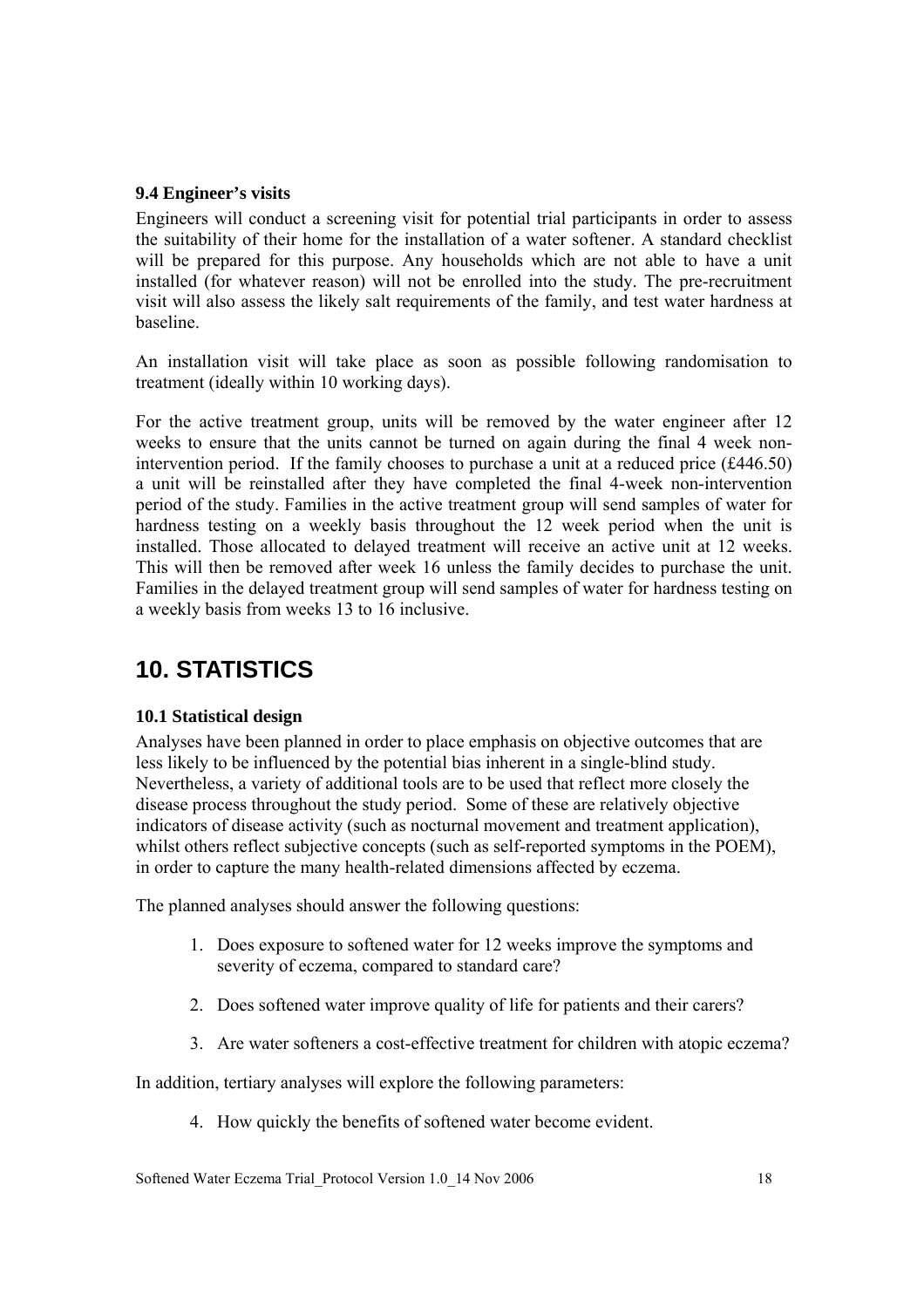5. How quickly the benefits of softened water are lost once treatment is stopped.

The main intention-to-treat analysis will be conducted at 12 weeks. An additional per protocol analysis will also be conducted for the primary outcome in order to test the proof of concept.

A sub-group analysis will also be conducted based on the presence or absence of mutations on the gene filaggrin (*see* section 12). Mutations on the filaggrin gene have been associated with dry skin and may therefore be a useful predictor of treatment response.

### **10.2 Sample Size estimate**

Sample size estimates are based on other published data relating to the use of SASSAD in patients recruited in secondary care<sup>15</sup>,  $\overline{5}$ . Based on a minimum clinically relevant difference of 20% in the change in SASSAD score between the 2 groups, and assuming a mean baseline SASSAD score of 20 with a standard deviation for the difference in change scores of  $10^{-15}$ , a sample size of 310 children will provide 90% power, assuming a significance level of 5% and attrition rate of 15% (see planned interventions section). Sample size estimates based on the results of the pilot study, support this sample size estimate.

### **10.3 Primary analyses**

◊ Change in disease severity (SASSAD) at 12 weeks compared to baseline, will be assessed using Student's t-test. An adjusted analysis will also be conducted including the stratification variables of eczema severity, age and recruiting centre.

In order to aid the clinical interpretation of these data, the number needed to treat (NNT) assuming a range of improvements in SASSAD scores will also be presented  $(\geq 20\%, \geq 50\%$  and  $\geq 75\%$  improvement).

#### **10.4 Secondary analyses**

- $\Diamond$  The proportion of time spent moving during the night will be compared using Student's t-test.
- ◊ The proportion of participants reporting either good or excellent improvement in disease severity on the global assessment scale will be analysed using a chi-squared analysis.
- ◊ POEM scores will be compared at 12 weeks using Student's t-test.
- ◊ A Student's t-test will be used to assess differences in the number of Totally Controlled Weeks and Well Controlled Weeks throughout the study period.
- ◊ Mean scores on the Dermatitis Family Impact Scale and Quality of Life scores will be compared using a Student's t-test.

Softened Water Eczema Trial\_Protocol Version 1.0\_14 Nov 2006 19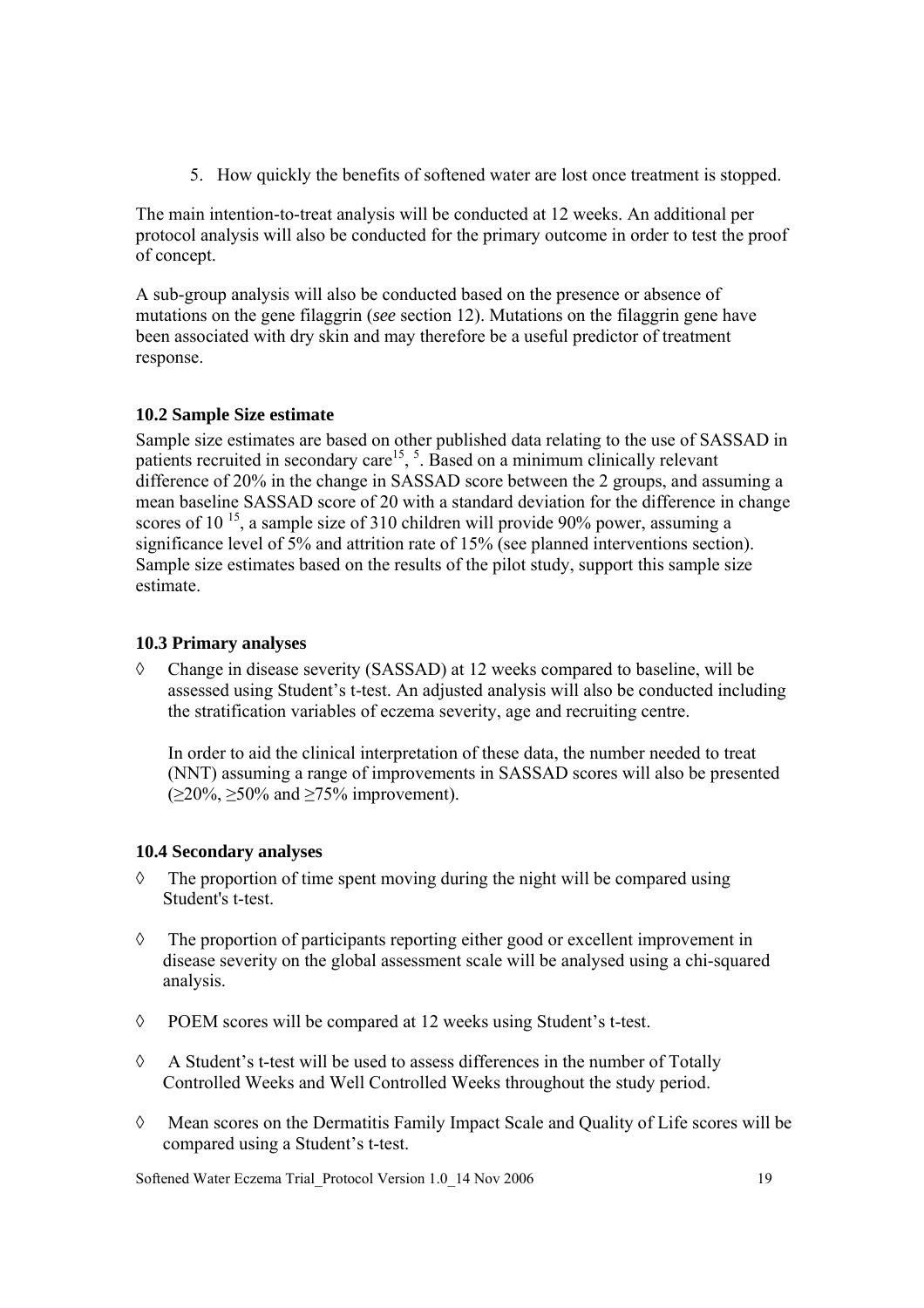$\Diamond$  Predictors of response model. Factors to be included in the model will be prespecified prior to analysis, but will include baseline eczema severity, previous treatment history, water hardness at baseline, prior belief relating to the benefits of softened water, demographic variables and filaggrin status (*see* Section 12).

#### **10.5 Tertiary analyses**

- ◊ Changes in SASSAD at 4 weeks will be assessed using Student's t-test.
- ◊ For the within group analyses, mean change in disease severity (SASSAD) at week 4 (relative to baseline) compared to mean change in disease severity at week 16 (relative to week 12) will be analysed using a paired samples t-test. These analyses will be used to explore speed of onset and possible carry-over effects.

# **11. COST-EFFECTIVENESS ANALYSIS**

### **11.1 Objective:**

To assess the cost-effectiveness of installing a water softening unit in the homes of families who have a child with eczema, when compared with usual care.

The cost analysis will compare the overall costs for the intervention to usual care, measuring resource use such as primary care contacts, medication prescribed, secondary care contacts and patient costs. Health and family resource use data will be measured using patient diaries. Resource use will be valued using published unit costs (e.g. Curtis and Netten <sup>16</sup>, BNF 2005, and NHS reference costs

(http://www.dh.gov.uk/PolicyAndGuidance/OrganisationPolicy/

FinanceAndPlanning/NHSReferenceCosts/fs/en)), and patient reported estimates. The costs to the NHS and patient will be reported separately as well as in combination.

The primary measures of effectiveness for cost analyses purposes will be the number of participants who show a  $\geq$ 50% improvement in SASSAD at 12 weeks compared to baseline. Secondary analyses will be conducted using continuous data from the SASSAD scale; the Dermatitis Family Impact Scale; and the generic measure of health utility as measured on the child version of the EQ-5D (for children aged 0-8 years, the proxy version will be used).

If non-dominance occurs an incremental cost-effectiveness ratio will be produced. Sensitivity analysis will be undertaken to test the robustness of results in the face of any uncertainties or assumptions made in the analysis. In particular, assumptions about the time period over which the difference in costs and difference in benefits are likely to be sustained. Where appropriate the change in quality of life measured on the EQ-5D will be multiplied by the expected duration of benefits from water softening in order to calculate the Quality Adjusted Life Years (QALYs) of the intervention group compared to the usual care group.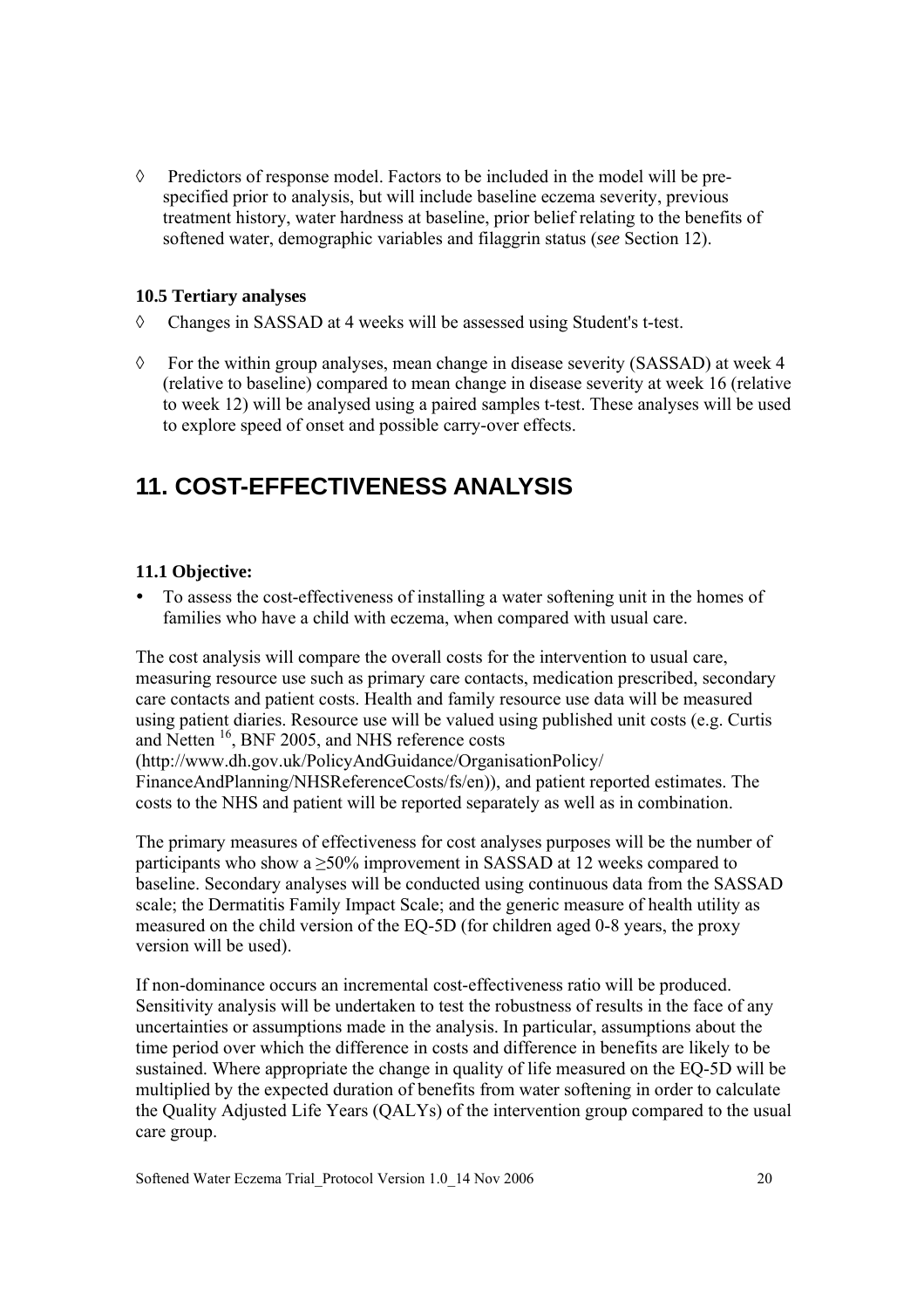In addition to the cost effectiveness analysis, contingent valuation (CV) methodology will be employed to measure parental willingness to pay for the water softener device as a measure of benefit. CV methodology is now more widely used as a measure of benefit in the health care field <sup>17</sup>. It is an important issue in the context of this study, since it is not clear at this stage who will, or should, pay for the device: the parent or the NHS. Willingness to pay will be asked pre-intervention at the recruitment visit to get an ex-ante hypothetical willingness to pay and again at week 12. At the end of the study, all participants will get the opportunity to purchase the device that they used in the study, thus giving us a measure of parental actual willingness to pay. This will enable us to test whether a hypothetical bias exists in health CV studies in this context.

## **12. ADDITIONAL GENETICS STUDY**

#### **12.1 The role of filaggrin gene mutations as a predictor of treatment response**

Mutations in the gene encoding the skin barrier protein filaggrin have recently been shown to strongly predispose to eczema. Reduced filaggrin activity is associated with an abnormally dry skin and defective skin barrier. It is estimated that up to 50% of children with eczema may carry one or two mutations in the gene encoding filaggrin, which has the gene symbol *FLG*<sup>18</sup>. Individuals carrying one null-allele for filaggrin make only 50% of the normal amount of filaggrin. Often these individuals have a mild form of ichthyosis vulgaris ( a very dry skin) and are at risk for eczema. Individuals who have two nullalleles make no filaggrin and have a more severe form of ichthyosis vulgaris and are at greater risk of eczema $^{19,20}$ .

In light of this breakthrough in understanding eczema, we have formed collaborative links with the research team that first reported this association (lead by Dr Irwin McLean at the Human Genetics Unit, University of Dundee). We plan to include filaggrin status as a possible predictor of treatment response in the current study. The mechanism of action by which water softeners improve eczema is currently unclear. Nevertheless, it seems intuitive to consider the possibility that a gene associated with dry skin may play an important role in predicting why some people with eczema are more affected by hard water than others.

For the sub-group analysis, study participants will be categorised into two groups according to filaggrin status:

Group 1: *FLG* +/+ (wild type) – control cohort Group 2: *FLG* +/- (heterozygous for *FLG* null allele) and *FLG* -/- (homozygous for *FLG* null alleles)

This work will refine the phenotypic characteristics of filaggrin-deficient eczema, and will assess whether fillaggrin is an important predictive factor in determining treatment success.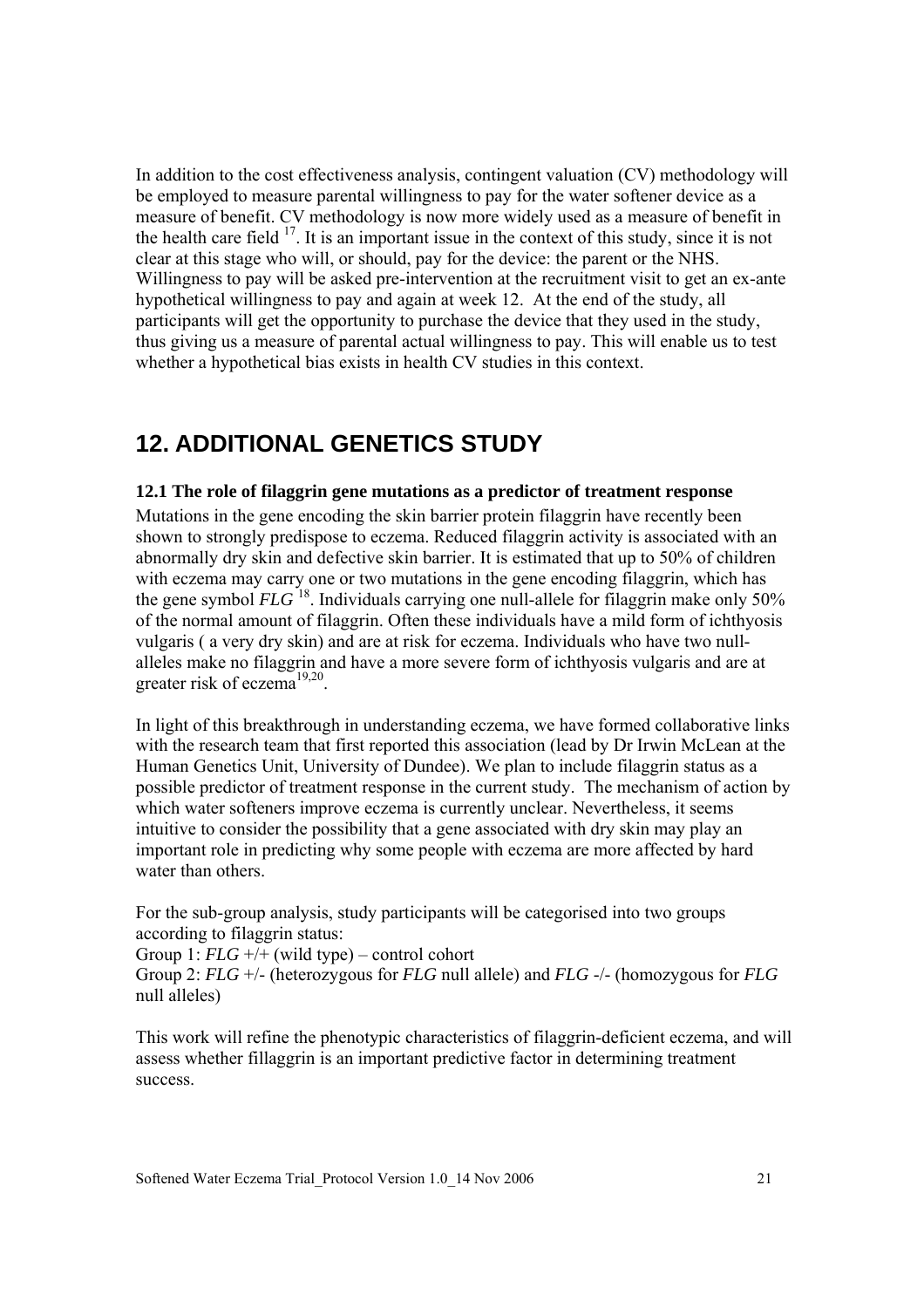#### **12.2 Methodology**

To determine filaggrin status it will be necessary to obtain DNA from individuals entering the study. Following written informed consent, participants will be asked to provide a saliva sample at enrolment. If children are unable to spit into the container, swabs taken from inside the cheek will be used to collect the sample.

Sample containers will be identified using the designated study number and date of birth only. Personal contact details will be kept by the Trial Manager and will not be transferred to the laboratory researchers.

The containers will be shipped to the Human Genetics Unit, University of Dundee. DNA will be extracted by standard techniques and *FLG* genotyping for the common null-alleles will be carried out according to published protocols <sup>19</sup>. Samples will be kept in Dundee for future testing for genes associated with atopic eczema if new techniques become available.

*FLG* genotype status will be recorded and returned to the Centre of Evidence Based Dermatology in Nottingham, again using the study number and date of birth.

### **12.3 Written informed consent**

Parents and patients will be offered the possibility of opting out of this part of the study. No participant will be enrolled until informed consent has been gained.

#### **12.4 Sample size**

The sample size for the main trial is based on the ability to detect at least a 20% difference in disease severity between the two groups (water softener versus usual eczema care). In order to ensure that sufficient power is available for the planned sub group analysis, further sample size calculations have been performed.

Assuming that the presence of at least one mutation in the gene encoding filaggrin results in improved treatment response, a total of 90 children with at least one such mutation would be sufficient to detect a 30% difference between the treatment groups in the primary outcome (disease severity), with 80% power and a significance level of 5% (s.d = 10). Allowing for 20% drop out means that 120 (39% of the children recruited) would need to carry the gene mutation. For 90% power, this figure would be 145 (47%) children. This is in line with previous published findings which suggest that the gene may be present in up to 50% of eczema sufferers<sup>19</sup>, although this varies according to ethnic  $\text{groun}^{21,22}$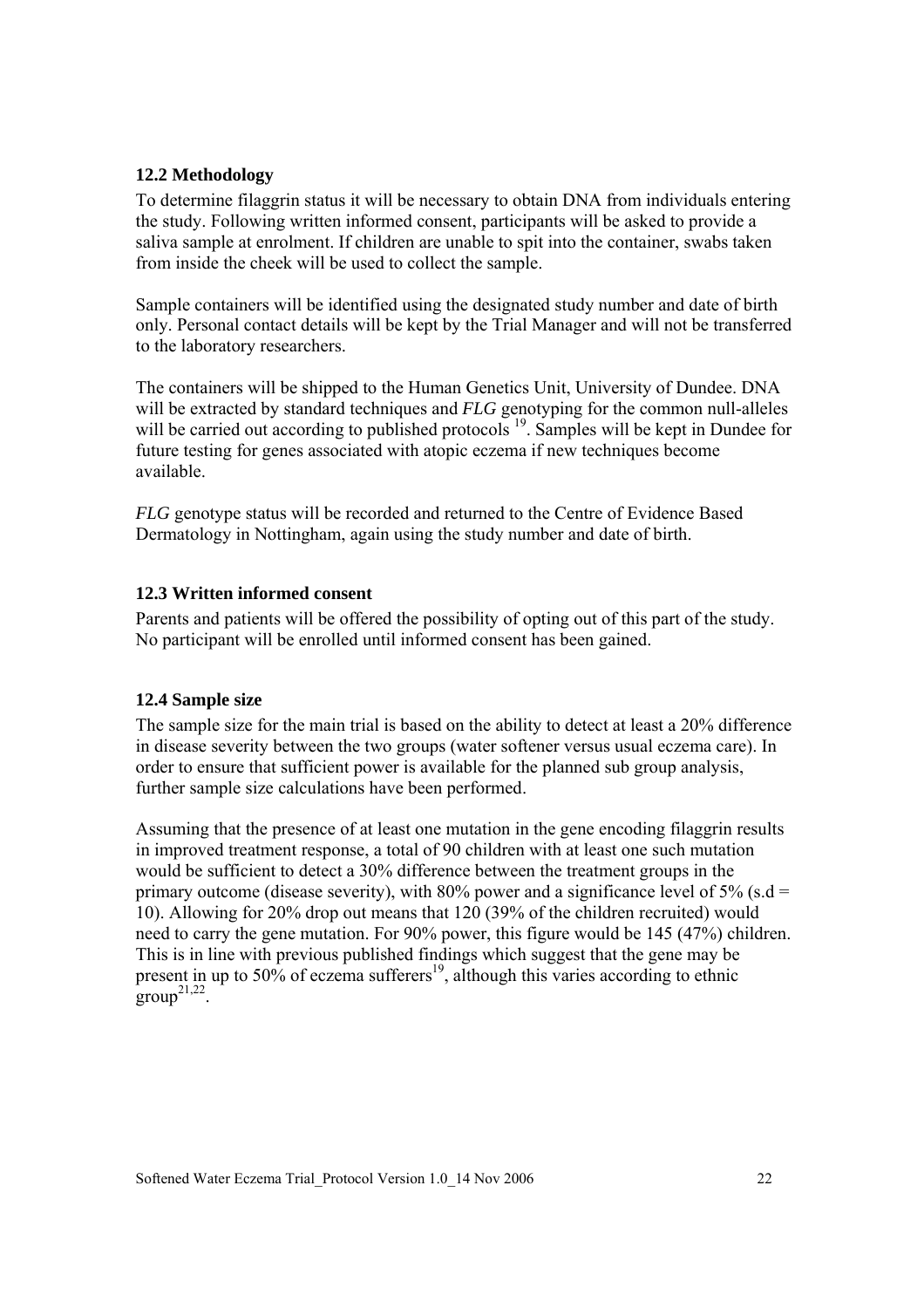# **13. TRIAL ADMINISTRATION**

### **13.1 Trial personnel**

This study will employ a part-time trial manager (60% fte), 4 part-time research nurses (60% fte) and 4 water engineers (60% fte). All staff will be supervised by Dr Kim Thomas at the University of Nottingham, although the research nurses and water engineers employed at the other recruiting centres will report directly to the Principal Investigators for those centres. In addition, a consumer panel has been convened consisting of 5 service users with experience of living with eczema. Mr David Potter acts as the consumer panel representative on the Trial Steering Committee. Copies of the participant information sheets, symptom diaries and publicity material have been shown to the panel of service users prior to submission for ethical approval. The panel members shared these documents with children with eczema aged 4 and 13 years.

### **13.2 Roles & responsibilities**

The Chief Investigator will have overall responsibility for the design, maintenance and delivery of the trial, and will serve as the study guarantor to sponsors, funders and journals.

The Trial Manager will be responsible for all aspects of the day-to-day running of the trial.

The research nurses will be responsible for identifying and recruiting suitable participants, for conducting skin assessments and liaising with the local engineers over visit dates and times (prior to randomisation). Since research nurses are responsible for conducting the blinded outcome assessments, contact after the initial recruitment interview will be kept to a minimum. Subsequent telephone follow-up will be conducted by the trial manager.

The Clinical Trials Support Unit (University of Nottingham) will provide data management for the trial. This will include a web-based randomisation service (with telephone backup), database design, data entry and central data monitoring.

Professor Andrew Nunn at the MRC Clinical Trials Unit in London will prepare an analysis plan prior to analysis.

### **13.3 Conflicts of interest**

None.

### **13.4 Trial Organisation & administration**

The trial is funded by the NHS Health Technology Assessment Programme. It is sponsored by the University of Nottingham, and will be managed and co-ordinated from the Centre of Evidence Based Dermatology in Nottingham. Data management will be conducted through the Nottingham Clinical Trials Support Unit. Statistical analysis will be over-seen by Professor Andrew Nunn at the MRC Clinical Trials Unit in London, and conducted by a junior statistician

Softened Water Eczema Trial\_Protocol Version 1.0\_14 Nov 2006 23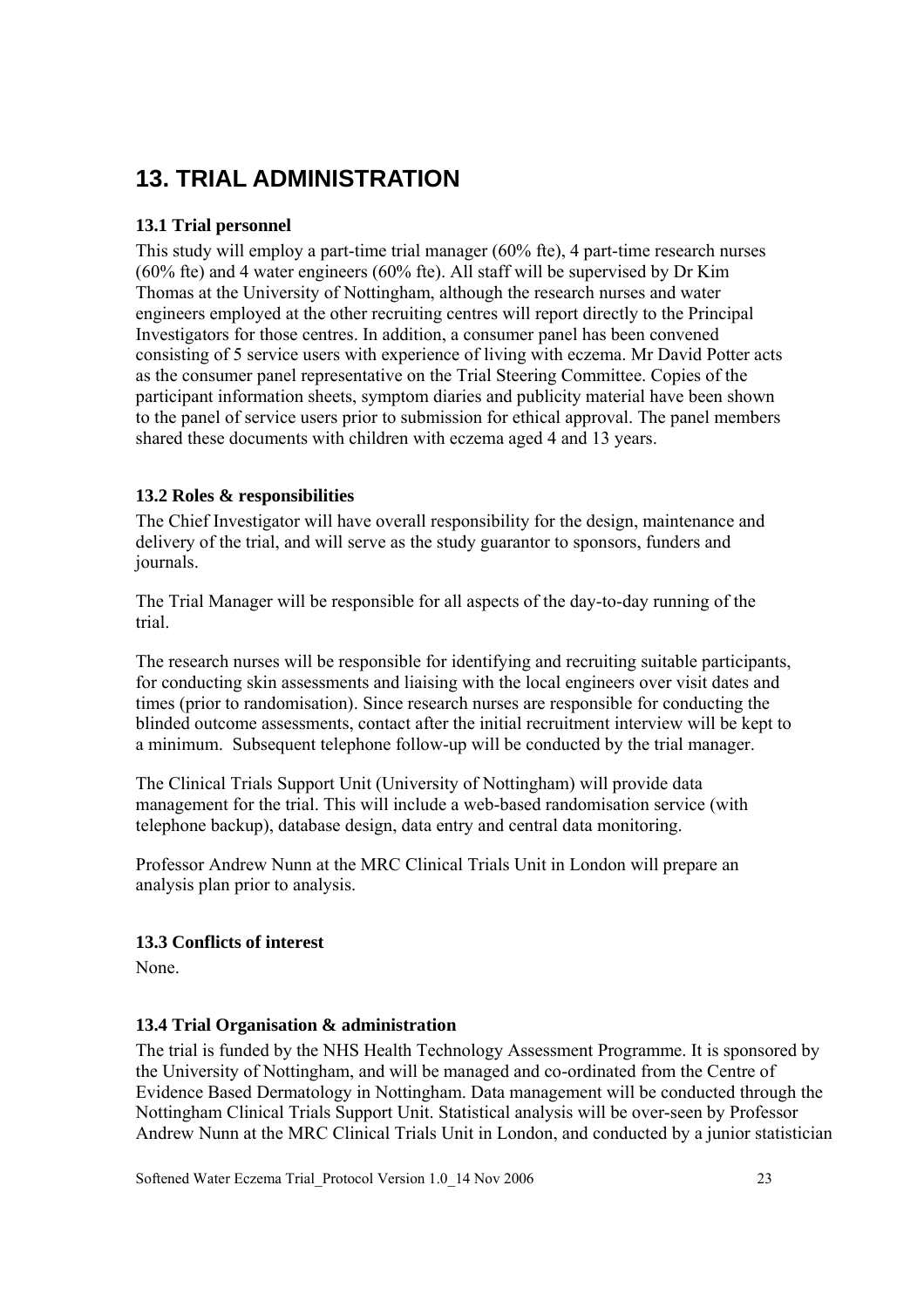employed at the same trials unit.

Membership of the Trial Steering Committee (TSC) and Trial Management Group (TMG) have been documented at the beginning of this document.

The Trial Steering Committee will meet at least once a year and will provide overall supervision of the trial on behalf of the trial sponsor.

The Trial Management Group will meet more frequently and will be responsible for the day-today management of the trial. Members of the TMG will report to the TSC at their meetings.

Since this trial involves the use of a commonly available domestic water softening unit (and does not involve a medicinal product) we do not anticipate the need for a Data Monitoring Committee.

|                     | 1 Sept<br>$2006$ to<br>28 Feb<br>2007 | 1 Mar<br>$2007$ to<br>$30$ Aug<br>2007 | 1 Sep<br>$2007$ to<br>28 Feb<br>2008 | 1 Mar<br>2008 to 30<br>Aug 2008 | 1 Sep<br>$2008$ to<br>31 Oct<br>2008 | 1 Nov<br>$2008$ to<br>28 Feb<br>2009 | 1 Mar 2009 to<br>30 Aug 2009 |
|---------------------|---------------------------------------|----------------------------------------|--------------------------------------|---------------------------------|--------------------------------------|--------------------------------------|------------------------------|
| Trial set-up*       |                                       |                                        |                                      |                                 |                                      |                                      |                              |
| Training**          |                                       |                                        |                                      |                                 |                                      |                                      |                              |
| Recruitment ***     |                                       |                                        |                                      |                                 |                                      |                                      |                              |
| Follow-up           |                                       |                                        |                                      |                                 |                                      |                                      |                              |
| Close of database   |                                       |                                        |                                      |                                 |                                      |                                      | 30/4/09                      |
| Analysis / write up |                                       |                                        |                                      |                                 |                                      |                                      |                              |

#### **13.5 Trial Timetable and Milestones**

MREC, LREC and R&D approval

Trial set-up will include the establishment of sponsorship agreement; preparation of trial procedures and CRF's; application for ethics and R&D approvals; purchasing equipment and publishing the protocol. Research nurses employed at each site and the study engineers will be identified during the 6-month set-up period.

\*\* Training of Principal Investigators, Water Engineers and Research Nurses, including awareness of GCP.

\*\*\* It is estimated that 4 to 5 children will be recruited at each of the 4 recruitment centres per month (i.e.  $\sim$ 16-20 per month). On this basis, recruitment should be completed within 18-20 months of starting recruitment.

#### **13.6 Unblinding of participants**

This is a single-blind study, in which unblinding of the study participants is not relevant. However, attempts will be made to ensure the continued blinding of the research nurses and the trial statistician. If any of the research nurses feel that blinding may have been compromised at any time, this will be logged accordingly.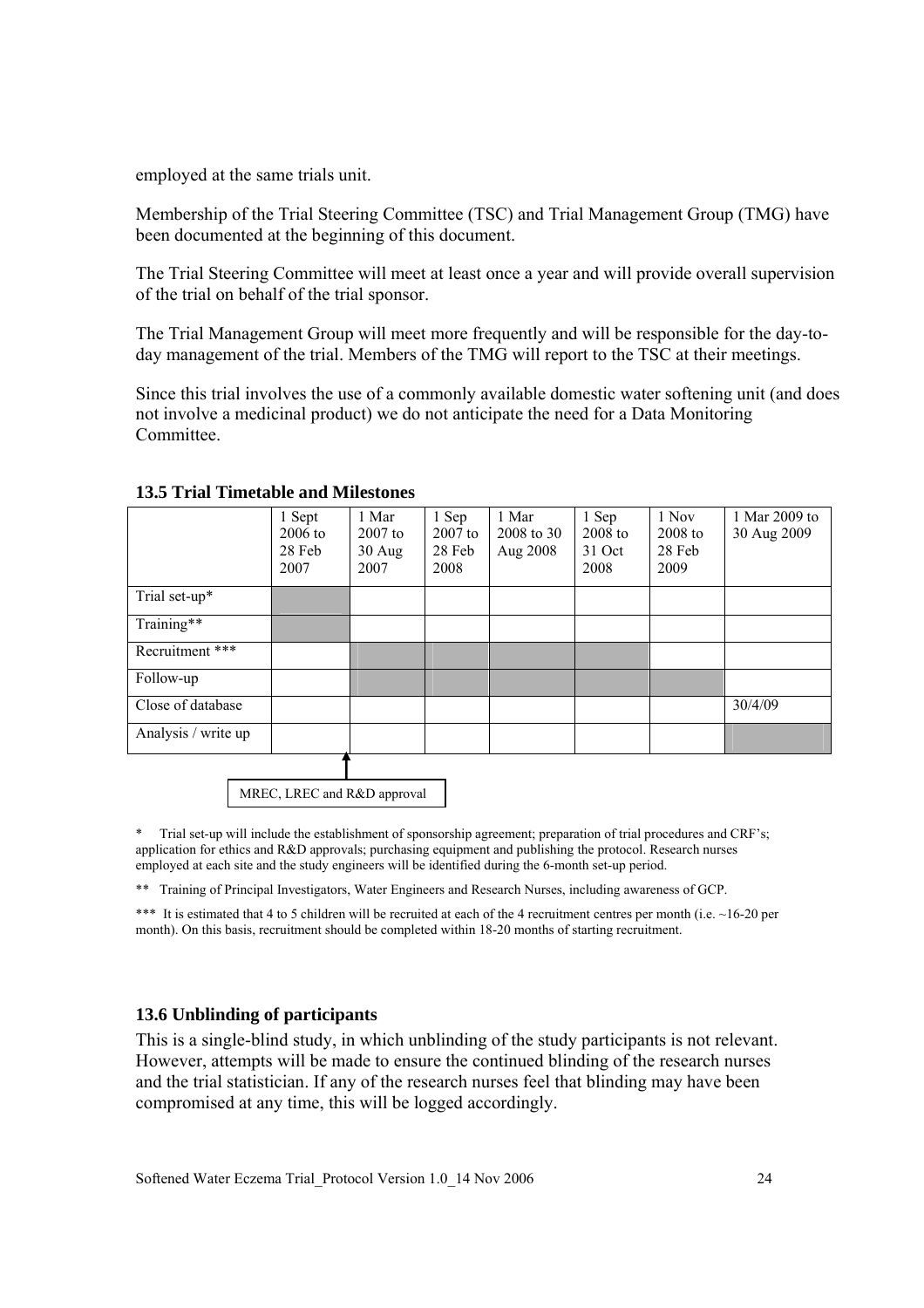# **14. ETHICS**

### **14.1 Statement of confidentiality**

Any data collected as a result of this trial will be treated as confidential. Participants will be identified by unique reference number and initials wherever possible. It is necessary for participants' name and contact details to be released to the co-ordinating centre, but this will not happen until fully informed consent has been taken.

### **14.2 Data protection**

Data will be stored in accordance with the Data Protection Act. Investigators will retain patient records and CRFs in easily retrievable but secure form.

The Chief/Principal investigator will ensure that CRFs and other study documentation relating to their participants are kept in a locked departmental filing cabinet. Completion of, and access to the CRFs will be restricted to those personnel approved by the Chief/Principal investigator.

# **15. ADVERSE EVENT REPORTING**

This trial involves the use of a commonly available domestic water softening unit with provision for mains drinking water during the time when the water softening unit is installed. This being the case, we do not anticipate any adverse events or adverse reactions of any relevance to the trial. As a result adverse event data will not be routinely collected. Events of particular relevance such as plumbing difficulties, floods or difficulties with the units will be logged and reported to the MREC and relevant R&D departments annually.

# **16. TRIAL INSURANCE AND INDEMNITY**

### **16.1 Negligent Harm**

The usual NHS indemnity arrangements for negligent harm will apply.

### **16.2 Research Liabilities**

The sponsor (University of Nottingham) has third-party liability insurance cover in accordance with all local legal requirements.

As a precautionary measure, the investigator, the persons instructed by him and the hospital are included in such cover in respect of work done by them in carrying out this study to the extent that the claims are not covered by their own professional indemnity insurance.

In addition, the study engineers will carry their own  $3<sup>rd</sup>$  party liability insurance should the installation of the water softening devices result in flood or damage to property.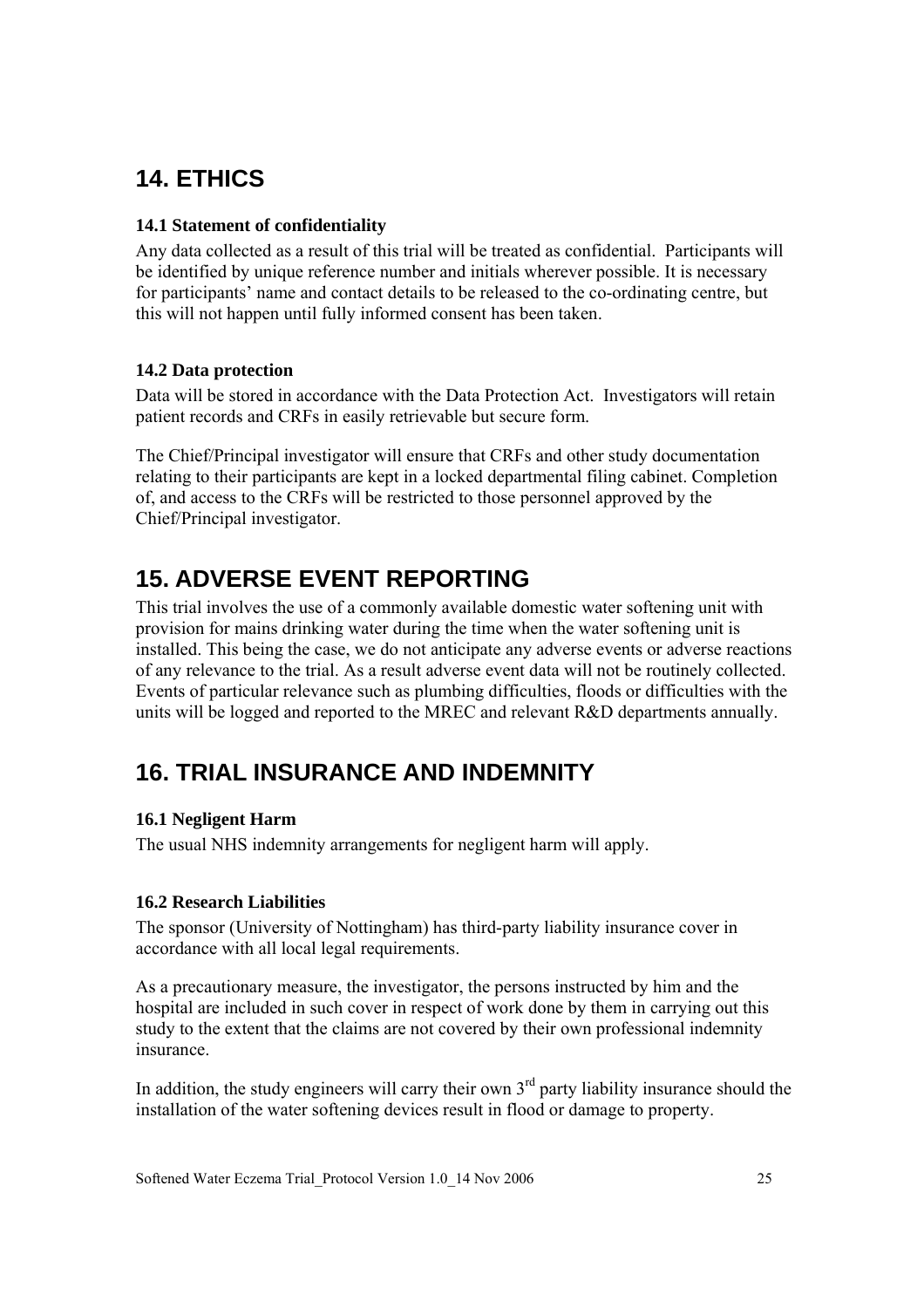### **16.3 Non negligent harm**

The devices to be used in the study will be covered by product warranty. Other than this, no compensation exists for non-negligent harm.

# **17. PUBLICATION POLICY**

During the period of the trial, press releases will be issued from the Centre of Evidence Based Dermatology and will be approved by either the Chief Investigator (Hywel Williams) or the Lead Applicant (Kim Thomas). No party will be entitled to submit any publicity material without prior approval from the co-ordinating centre.

Trial publications and conference presentations will be submitted to the HTA for approval prior to submission to the event organisers or the editors. All publications will acknowledge the support of the HTA in funding this trial, and the support of the water industry.

Neutral or negative results will not constitute a reasonable justification to delay publication.

# **18. TRIAL FINANCES**

This trial is funded by the NHS HTA Programme. Appropriate contracts will be established between the University of Nottingham and each of the recruiting sites; with the MRC Clinical Trials Unit, and with the consortium of water treatment companies.

In addition to the monies provided by the NHS HTA programme, representatives from the water industry have agreed to cover the following costs:

- Design, testing and supply of the water softening units.
- Salt supplies
- Testing of the water samples
- Supervision of water engineers

Trial participants will not be paid for taking part in the study, although travel expenses will be reimbursed for hospital appointments at a rate of £5 per visit.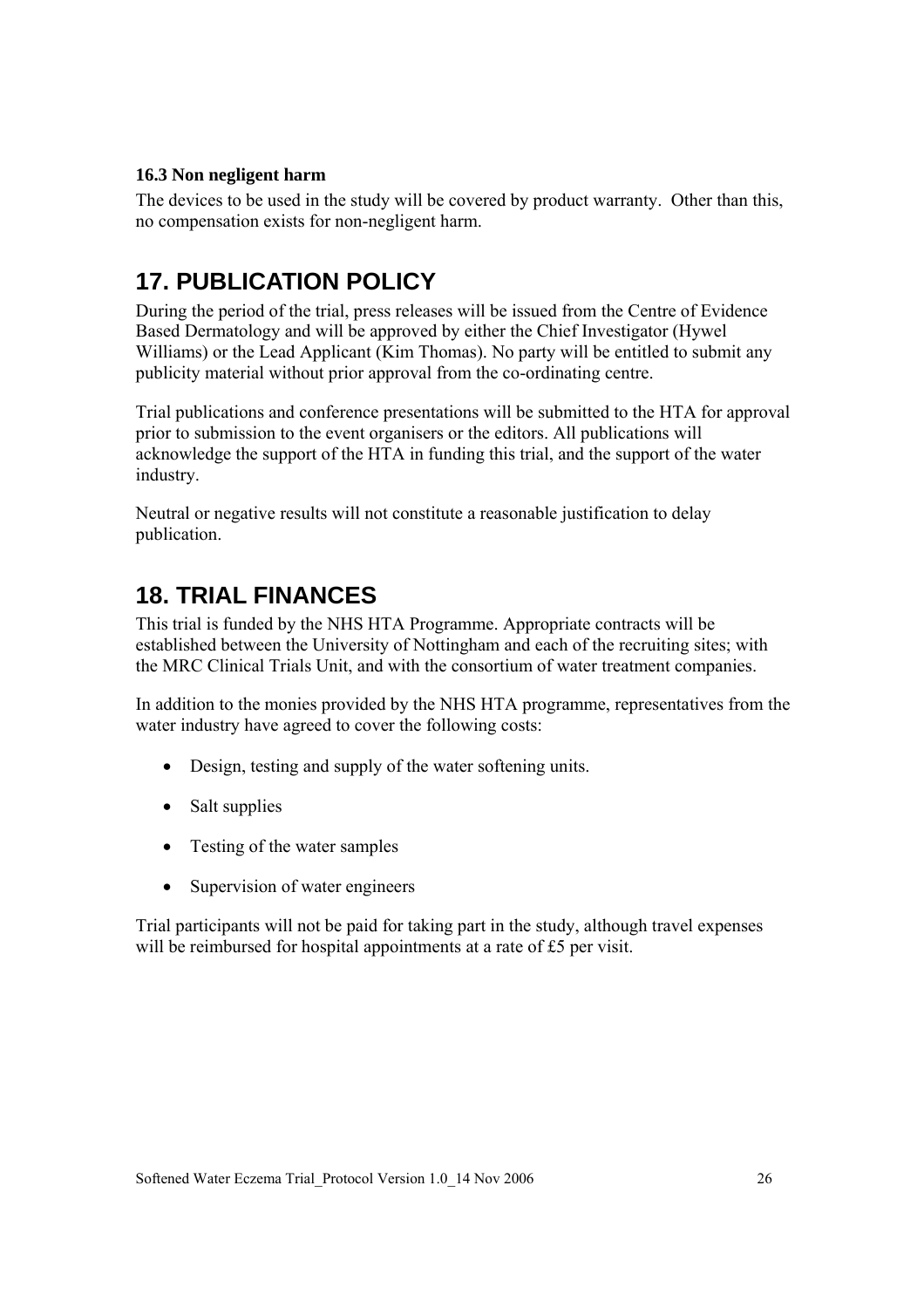**SIGNATURE PAGE** 

**Chief Investigator: Professor Hywel Williams** 

**Signature: \_\_\_\_\_\_\_\_\_\_\_\_\_\_\_\_\_\_\_\_\_\_ Date: \_\_\_\_\_\_\_\_\_\_\_\_\_\_\_**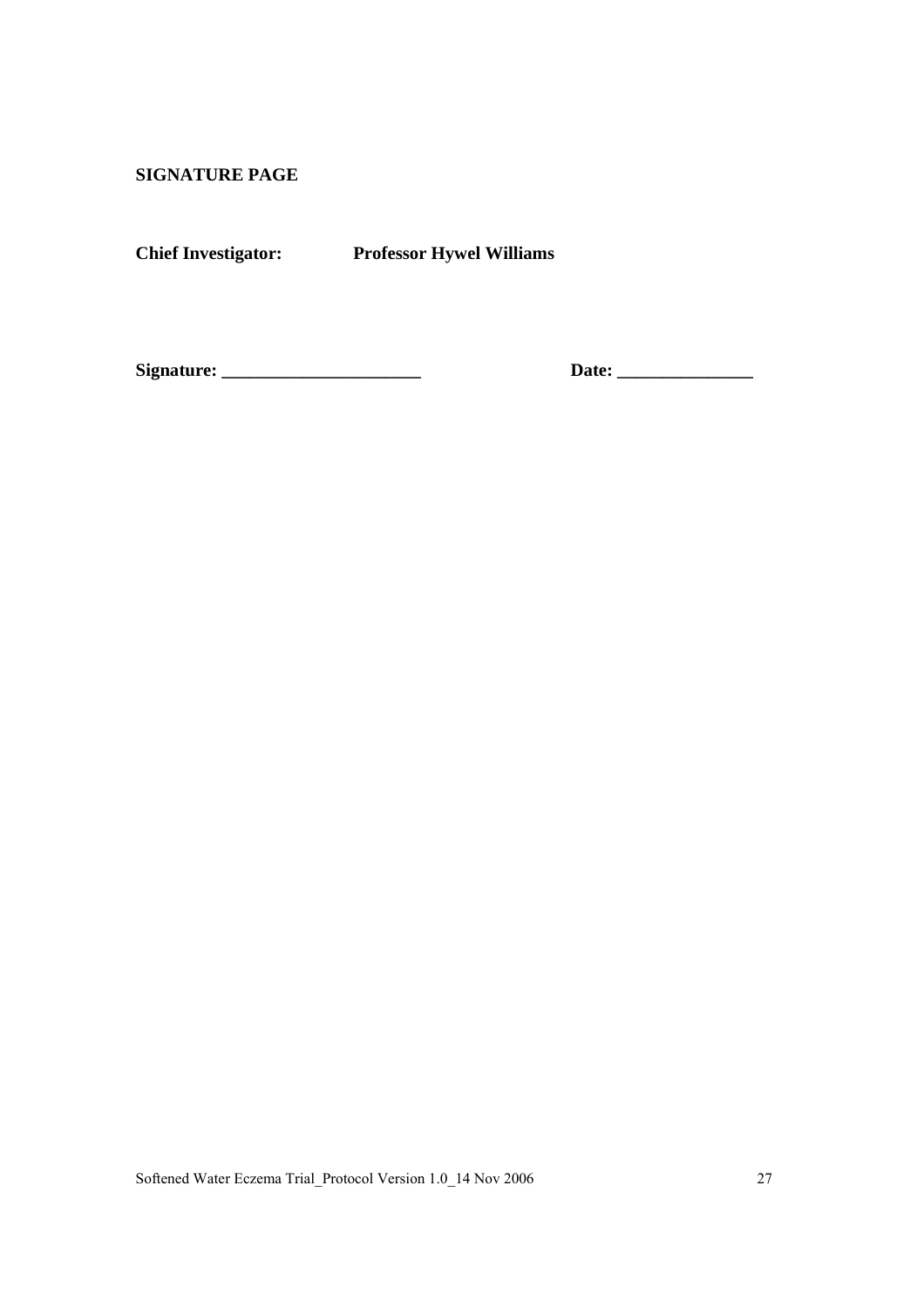### **RECRUITING CENTRE**

I confirm that I have read this protocol and agree to conduct the study accordingly.

| <b>Principle Investigator:</b> |  |
|--------------------------------|--|
|--------------------------------|--|

**Recruiting Centre: \_\_\_\_\_\_\_\_\_\_\_\_\_\_\_\_\_\_\_\_\_\_\_\_\_\_\_\_\_\_\_\_\_\_\_\_\_\_\_\_** 

**Signature: \_\_\_\_\_\_\_\_\_\_\_\_\_\_\_\_\_\_\_\_\_\_ Date: \_\_\_\_\_\_\_\_\_\_\_\_\_\_\_**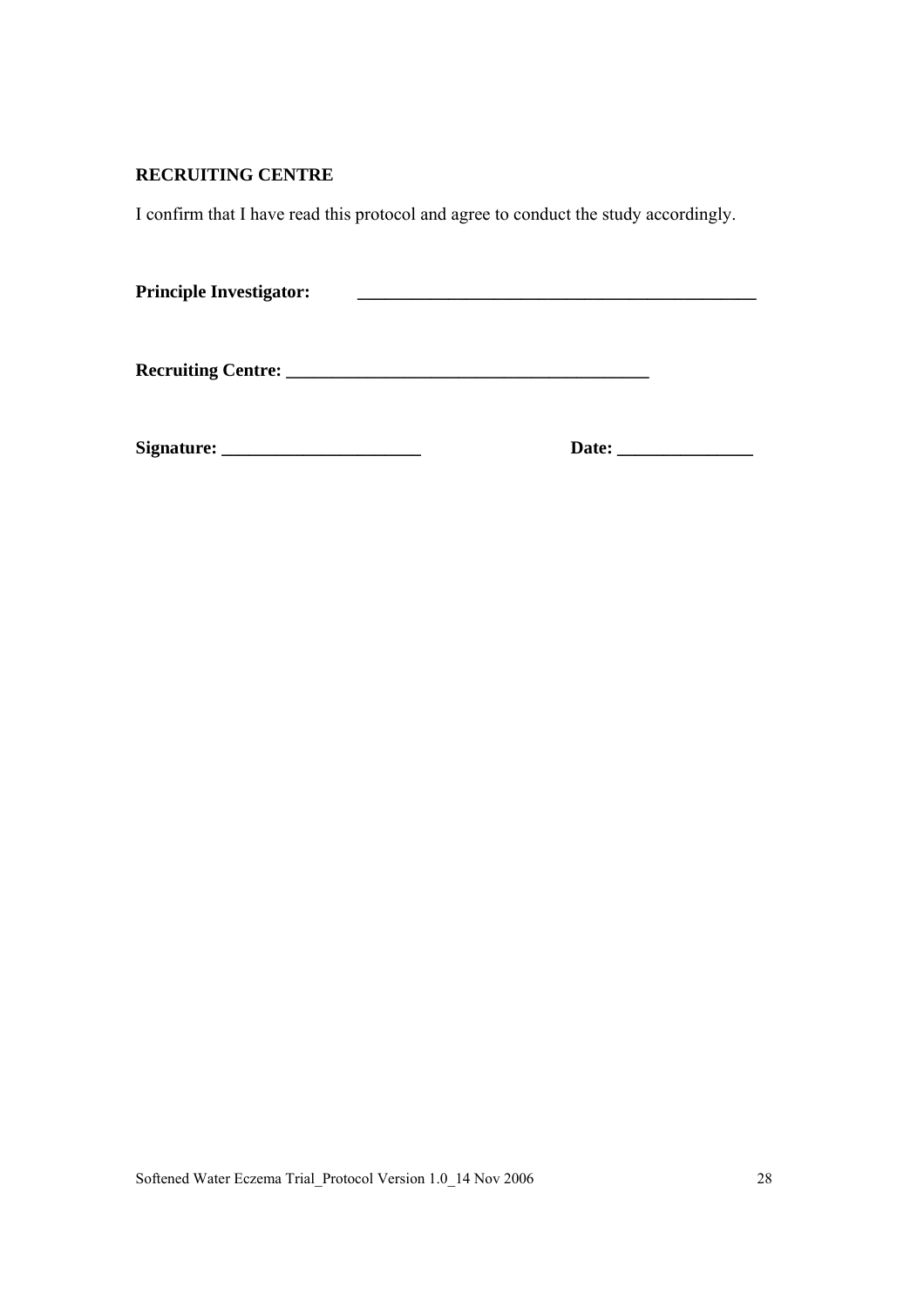#### **REFERENCES**

- 1. Hoare C, Li Wan Po, A., Williams, H.C. Systematic review of treatments for atopic eczema. *Health Technology Assessment* 2000;**4**(37).
- 2. McNally NJ WH, Phillips DR et al. Atopic eczema and domestic water hardness. *Lancet* 1998;**352:**527- 531.
- 3. Miyake Y, Yokoyama T, Yura A, Shimizu T. Ecological association of water hardness with prevalence of childhood atopic dermatitis in a Japanese urban area. *Br J Dermatol* 2002;**(in press)**.
- 4. Thomas KS, Armstrong, S., Avery, A. et al. Randomised controlled trial of short bursts of a potent topical corticosteroid versus more prolongued use of a mild preparation, for children with mild or moderate atopic eczema. *BMJ* 2002;**324:**768-780.
- 5. Berth-Jones J. Six area, six sign atopic dermatitis (SASSAD) severity score: a simple system for monitoring disease activity in atopic dermatitis. *British Journal of Dermatology* 1996;**135**(suppl. 48)**:**25-30.
- 6. Benjamin K, Waterston K, Russell M, Schofield O, Diffey B, Rees JL. The development of an objective method for measuring scratch in children with atopic dermatitis suitable for clinical use. *Journal of the American Academy of Dermatology* 2004;**50**(1)**:**33-40.
- 7. Bringhurst C, Waterston K, Schofield O, Benjamin K, Rees JL. Measurement of itch using actigraphy in pediatric and adult populations. *Journal of the American Academy of Dermatology* 2004;**51**(6)**:**893-8.
- 8. Charman CR, Venn AJ, Williams HC. The Patient-Oriented Eczema Measure: Development and Initial Validation of a New Tool for Measuring Atopic Eczema Severity From the Patients' Perspective. *Arch Dermatol* 2004;**140**(12)**:**1513-1519.
- 9. Langan SM, Thomas KS, Williams HC. What Is Meant by a "Flare" in Atopic Dermatitis?: A Systematic Review and Proposal. *Arch Dermatol* 2006;**142**(9)**:**1190-1196.
- 10. Lawson V, Lewis-Jones, M.S., Finlay, A.Y., Reid, P., Owens, R.G. The family impact of childhood atopic dermatitis: the dermatitis family impact questionnaire. *British Journal of Dermatology* 1998;**138:**107-113.
- 11. Lewis-Jones MS, Finlay, A.Y. The children's Dermatology Life Quality Index (CDLQI): initial validation and practical use. *Br J Dematol* 1995;**132:**942-949.
- 12. Lewis-Jones MS, Finlay AY, Dykes PJ. The Infants' Dermatitis Quality of Life Index. *British Journal of Dermatology* 2001;**144:**104-110.
- 13. Hennessy S, Kind P. Measuring health status in children: developing and testing a child-friendly version of EQ-5D. EuroQol Scientific Meeting 2002, York: 291-310.
- 14. Williams HC, Burney, P.G., Hay, R.J., Archer, C.B., Shipley, M.J., Hunter, J.J., Bingham, E.A., Finlay, A.Y., Pembroke, A.C., Graham-Brown, R.A., et al. The UK working party's diagnostic criteria for atopic dermatitis. I. Derivation of a minimum set of discriminators for atopic dermatitis. *British Journal of Dermatology* 1994;**131**(3)**:**383-396.
- 15. Takwale A, Tan E, Agarwal S, et al. Efficacy and tolerability of borage oil in adults and children with atopic eczema: randomised, double blind, placebo controlled, parallel group trial. *BMJ* 2003;**327**(7428)**:**1385-.
- 16. PSSRU. Unit costs of health and social care. Canterbury: Personal social services research unit, 2004.
- 17. Olsen JA, Smith RD. Theory versus practice: a review of 'willingness-to-pay' in health and health care. *Health Econ* 2001;**10**(1)**:**39-52.
- 18. Palmer CN, Irvine AD, Terron-Kwiatkowski A, et al. Common loss-of-function variants of the epidermal barrier protein filaggrin are a major predisposing factor for atopic dermatitis. *Nat Genet* 2006.
- 19. Palmer CNA, Irvine AD, Terron-Kwiatkowski A, et al. Common loss-of-function variants of the epidermal barrier protein filaggrin are a major predisposing factor for atopic dermatitis.[see comment]. *Nature Genetics* 2006;**38**(4)**:**441-6.
- 20. Smith FJD, Irvine AD, Terron-Kwiatkowski A, et al. Loss-of-function mutations in the gene encoding filaggrin cause ichthyosis vulgaris. *Nature Genetics* 2006;**38**(3)**:**337-42.
- 21. Sinclair C, O'Toole E, Leigh I, et al. Filaggrin mutation is not a genetic risk factor for atopic dermatitis in the Bangladeshi population. *J Invest Dermatol* 2006;**126** (Suppl 3)**:**s40.

Softened Water Eczema Trial\_Protocol Version 1.0\_14 Nov 2006 29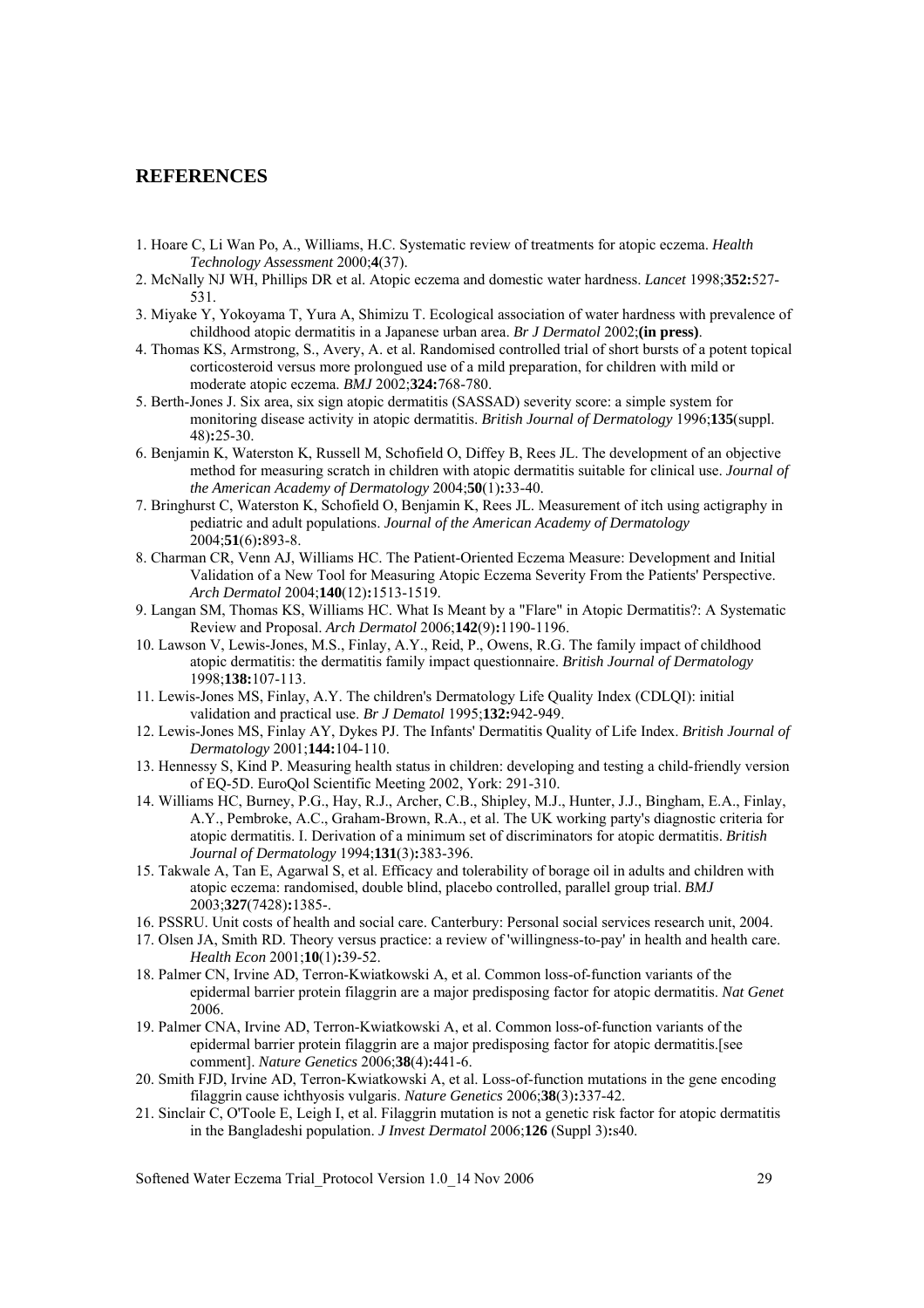22. Ruether A, Stoll M, Schwarz T, Schreiber S, Folster-Holst R. Filaggrin loss-of-function variant contributes to atopic dermatitis risk in the population of Northern Germany. *British Journal of Dermatology* 2006;**155**(5)**:**1093-1094.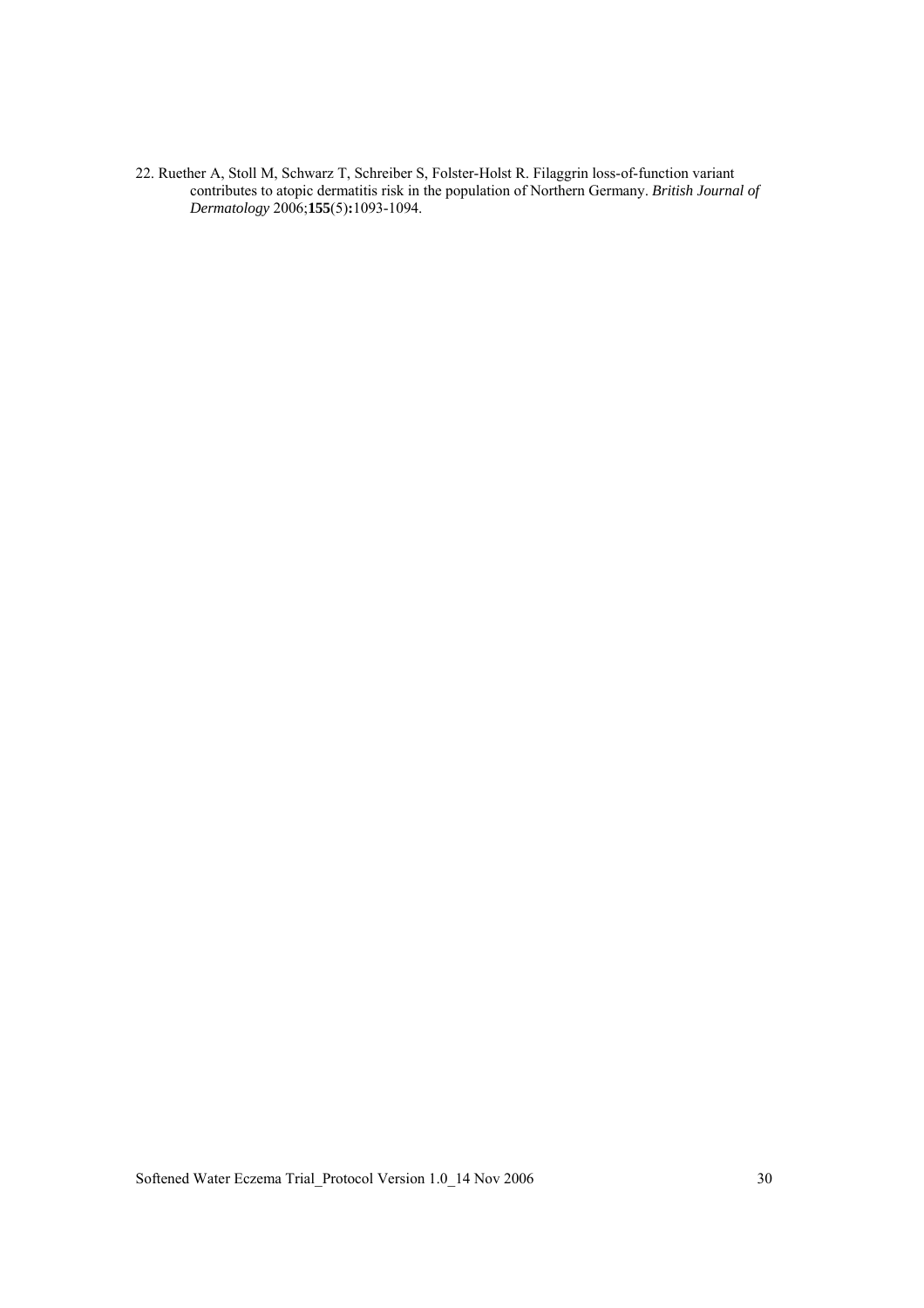# **APPENDIX 1: Recruiting centres**

| <b>Queen's Medical Centre</b>           | <b>Principal Investigator:</b>                      |
|-----------------------------------------|-----------------------------------------------------|
| Derby Road                              | Professor Hywel Williams                            |
| Nottingham NG7 2UH                      | Centre of Evidence Based Dermatology                |
| Main Hospital Tel: 0115 924 9924        | University of Nottingham                            |
|                                         | Kings Meadow Campus                                 |
|                                         | Lenton Lane                                         |
|                                         | Nottingham NG7 2NR                                  |
|                                         |                                                     |
|                                         | Tel: 0115 846 8619                                  |
|                                         |                                                     |
| <b>Barnet &amp; Chase Farm Hospital</b> | <b>Principal Investigator:</b>                      |
| The Ridgeway                            | Dr Ian Pollock                                      |
| Enfield                                 | <b>Consultant Paediatrician</b>                     |
| Middlesex EN2 8JL                       | Dept of Paediatrics                                 |
| Main Hospital Tel: 0845 111 4000        | Tel: 0208 375 1438 (secretary)                      |
|                                         | Email: <i>ian.pollock@bcf.nhs.uk</i>                |
|                                         |                                                     |
| <b>Addenbrooke's Hospital</b>           | <b>Principal Investigator</b>                       |
| Cambridge University Hospitals NHS      | Dr Nigel Burrows                                    |
| <b>Foundation Trust</b>                 | <b>Consultant Dermatologist</b>                     |
| Hills Road                              | Dept of Dermatology                                 |
| Cambridge                               | Tel: 01223 216 501                                  |
| Cambridgeshire CB2 2QQ                  | Email: nigel.burrows@addenbrookes.nhs.uk            |
| Main Hospital Tel: 01223 245 151        |                                                     |
|                                         |                                                     |
| The David Hide Asthma and Allergy       | <b>Principal Investigator</b>                       |
| <b>Research Centre</b>                  |                                                     |
| St Mary's Hospital                      | Dr Taraneh Dean                                     |
| Isle of Wight Healthcare Trust          | Reader in Epidemiology/ Director of Research /      |
| Newport                                 | Associate Head School of Health Sciences and Social |
| Isle of Wight PO30 5TG                  | Work James Watson Building West                     |
| Main Tel No: 01983 534373               | 2 King Richard I Road                               |
|                                         | University of Portsmouth                            |
|                                         | Portsmouth, PO1 2FR                                 |
|                                         | Tel: (023) 9284 4405; Fax: (023) 9284 5200          |
|                                         | Email: tara.dean@port.ac.uk                         |
|                                         |                                                     |